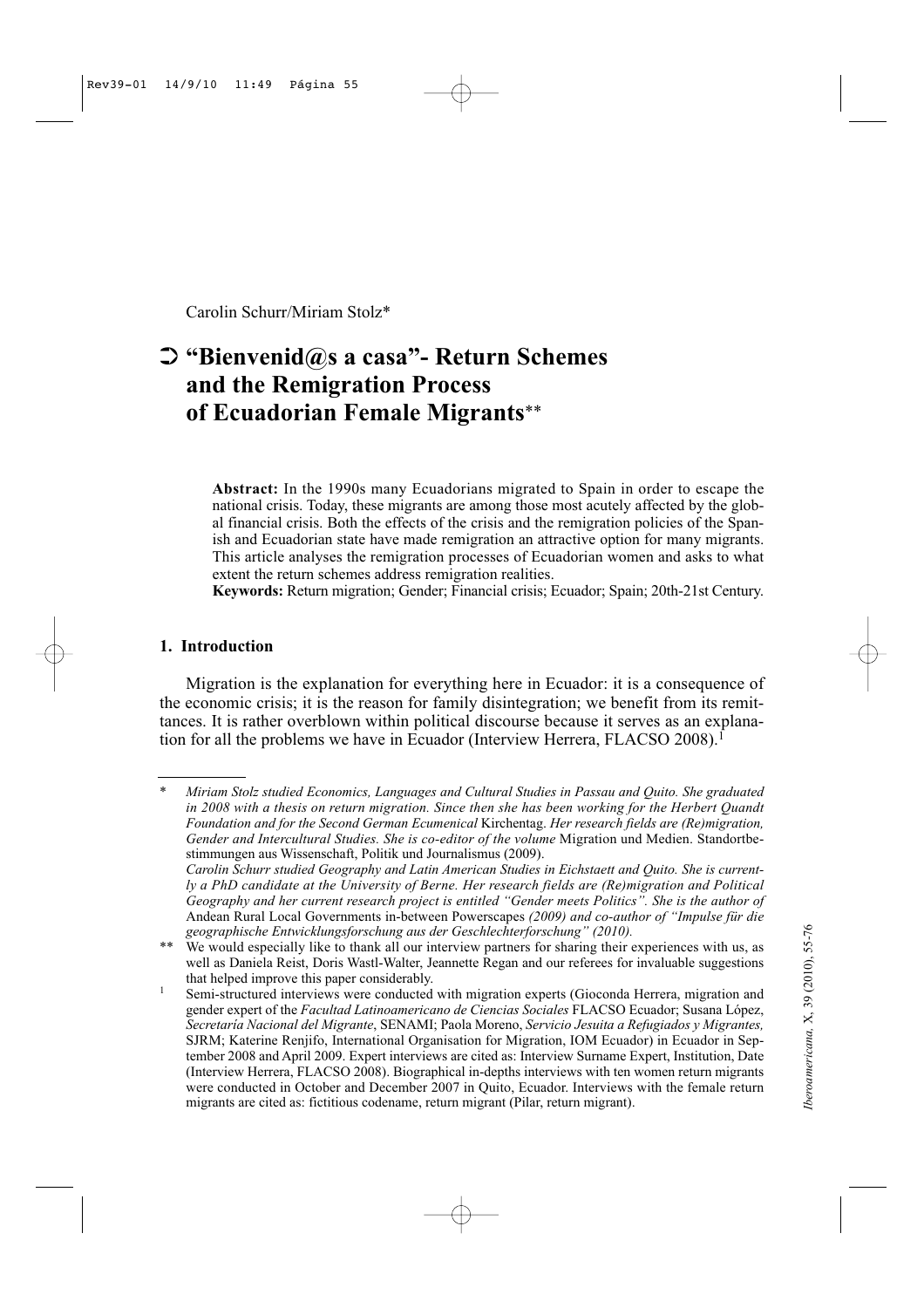After the financial, economic and political crisis at the end of the twentieth century, thousands of Ecuadorians left their *patria*, their homeland, and made their way to more prosperous countries. At the beginning of the new millennium, the number of Ecuadorian citizens migrating grew constantly. Most migrated to Spain. Remittances became the second most important contribution to the Gross Domestic Product (GDP) of Ecuador (after petroleum, the main export). Over ten per cent of the 15 million Ecuadorian population live outside the country, in what President Correa calls the 'fifth Ecuadorian region'.

For a long time, returning to Ecuador was an issue people only talked or dreamt about, and few Ecuadorian migrants actually decided to return. The Ecuadorian and Spanish governments nevertheless agreed on a common policy of return in 2007. Each of them had different reasons for pursuing this policy: Spain's main aim was to bring about a reduction in the rapidly rising numbers of immigration requests provoked by family reunification of Ecuadorian immigrants; Ecuador hoped to stop human capital outflow and family disintegration, aiming instead at using the migrants' potential as development agents. Unexpectedly, in 2008, a major change took place: it was the first time in ten years that the number of Ecuadorian emigrants decreased. The global economic recession dramatically reduced the advantages of migration for Ecuadorians. The unemployment rate in Spain, for example, increased to 17.4 per cent in April 2009.2 Migrants were hit even harder by the crisis because the sectors in which migrants tend to work (such as construction and social care) have higher unemployment rates than the average. As the situation for Ecuadorians in Spain has worsened, returning to Ecuador has become increasingly attractive. Since the initiation of the Spanish voluntary return programme for unemployed workers *(Plan de Retorno Voluntario)* in June 2009, approximately 6,000 migrants have benefited from the plan.3 According to the Ecuadorian government, another 5,000 families have been supported by the Ecuadorian return plan (*Plan de Retorno Voluntario, Digno y Sostenible*).

This article aims to fill the research gap on the phenomenon of return migration within the Ecuadorian context<sup>4</sup> and contributes to two broader discussions within contemporary migration studies: first, gender and (re)migration; and second, (re)migration and development.

First, by looking at the gender-specific experience of remigration processes, this paper focuses on the feminisation of (re)migration. While a number of studies have looked at the feminisation of Ecuadorian emigration after 1998<sup>5</sup>, return migration has not yet been analysed from a gender perspective. Despite the growing body of work on gender and migration, migration policies such as the return plans continue to conceptu-

<sup>2</sup> "El paro supera los cuatro millones de personas por primera vez en la historia". In: <http://www.elpais. com/articulo/economia/paro/supera/millones/personas/primera/vez/historia/elpepueco/20090424elpepu eco\_2/Tes> (24.04.2009).

<sup>&</sup>lt;sup>3</sup> ILO (International Labour Organization): "Voluntary Return Programme for non-EU migrant workers in Spain". In: <http://www.ilo.org/dyn/migpractice/migmain.showPractice?p\_lang=en&p\_practice\_ id=29> (06.08.2009).

Within the Ecuadorian context, scientific research concentrates on emigration and the experience of migrants in the receiving country. See, for example, Herrera (2005, 2007) for a more general overview of Ecuadorians in Spain and other European countries, López de Lera/Oso Casas (2007) on Latin Americans in Spain, and Paz Guarderas (2007) on Ecuadorians in Barcelona.

<sup>5</sup> E.g. Camacho/Hernández Basante (2005); Wagner (2004); López (2004); Pedone (2002); Villamar (2002).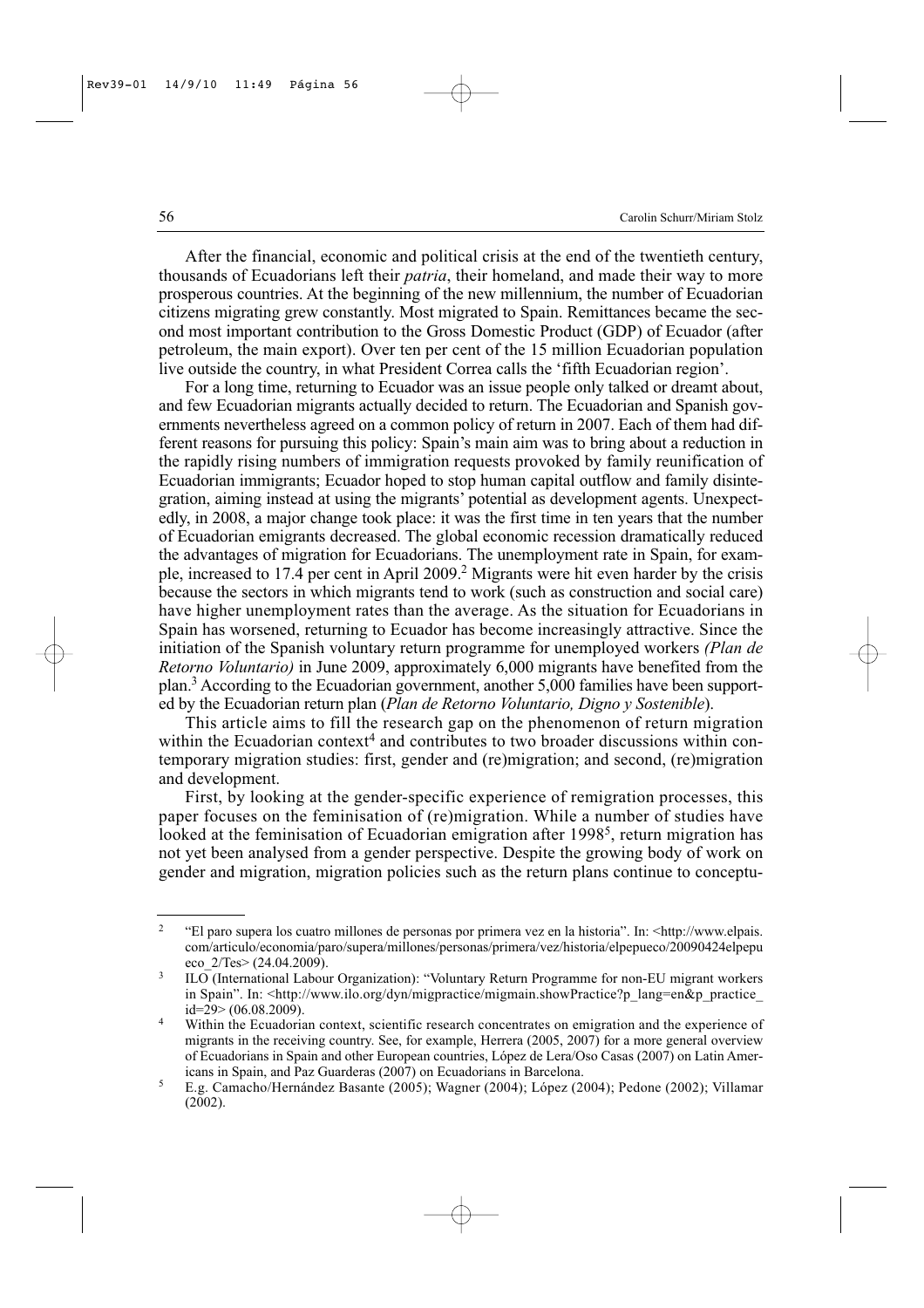alise 'the migrant' as a gender-neutral subject. With the following research questions we seek to highlight the importance of integrating a gender perspective within migration studies and policies: how do Ecuadorian women experience their remigration process? What arguments become crucial in their decision-making processes? What are the problems and opportunities which confront the female migrants on their return?

Second, we seek to critically interrogate the migration and development debate through our empirical findings. Governments and development organisations alike highlight the potential of remigration for local development, both in regard to the financial investment of the remittances and the knowledge, skills and experiences acquired. Both return plans, the Spanish and the Ecuadorian one, are based on these assumptions. However, we seek to challenge the determinist relation between remigration and development by asking: What do returnees themselves take from their stay abroad? In their own perception, what kind of knowledge or skills have they acquired and how do they apply them back in Ecuador?

After an introduction to both 'gender and (re)migration' and '(re)migration and development', we present an overview of the Ecuadorian and Spanish return plans. In the second section of our paper, on the basis of our empirical research we will discuss the factors influencing the decision to remigrate or to stay, and the difficulties and opportunities female return migrants face in their home country. Finally, we conclude with some observations regarding the gender-specific situation of remigration and general assumptions surrounding (re)migration and development.

# **2. Feminisation of (re)migration and of our research focus**

The term 'feminisation of migration' refers to the phenomenon whereby the number of migrant women is globally and continually increasing in such a way that it now nearly equals or in some cases even exceeds that of men (Han 2003). Women's reasons for emigration cannot be explained simply as a forced response to economic hardship. Rather, emigration needs to be explained by a multitude of economic, social, cultural and emotional factors (e.g. Riaño/Baghdadi 2007). A similar argument can be made for the decision-making process of returning migrants. In many cases emotional, social and cultural reasons play a crucial role in addition to purely economic reasons. In our paper, we want to look both at the decision-making process and the situation female remigrants confront when returning to their home country in regard to: (1) economic challenges, (2) emotional reasons on a personal level, and (3) the re-negotiation of gendered role models and other cultural and social issues.

# 2.1. *Gender-specific labour market: The economic situation of female migrants in Spain*

The informal sector of private households can be considered the second greatest labour market for migrant women<sup>6</sup> after the low-wage sector of the formal labour mar-

Like Helma Lutz (2007), we would like to emphasise in this context that it is quite surprising that the fact of being a woman is generally considered ample proof of one's ability to provide social services; see also Camacho/Hernández Basante (2005: 124).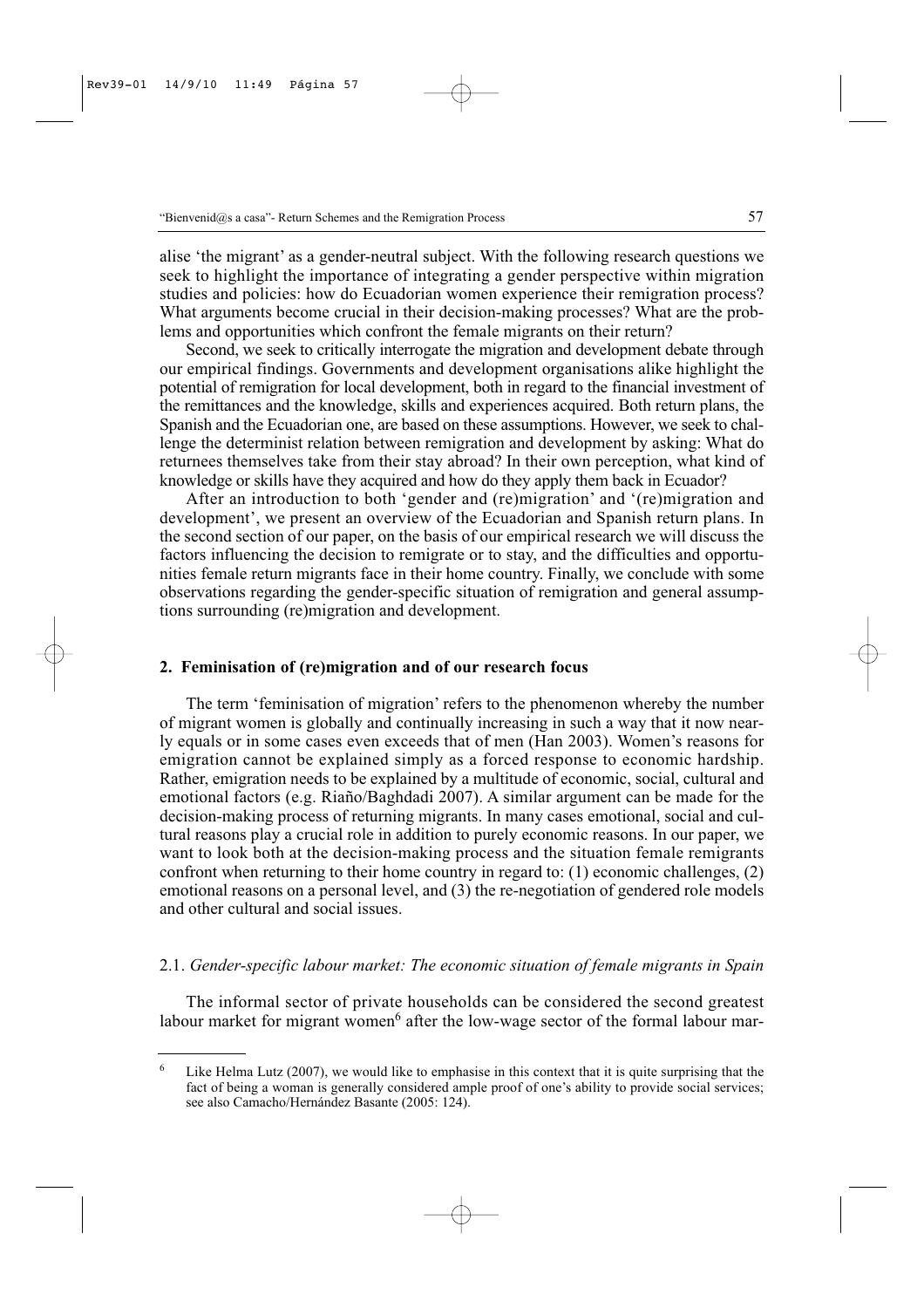ket. Ecuadorian women have benefited from the growing demand for childcare, elder care and housekeeping in Spanish middle-class households. Private households are a preferred working place for migrant women, as the informal atmosphere of the family gives them a feeling of safety. In many cases they are allowed to live with the family and therefore do not need to spend money on housing and food, which enables them to save more money within a shorter time. The flip side of these often illegal jobs is that migrant women are not protected by labour rights or covered by insurance. For these reasons, 'private space' can be simultaneously conceptualised as a 'safe space' for illegal migrants and as an extralegal space where women are unprotected and dependent on their employers.

In Europe as well as in Latin America, women have traditionally been responsible for reproductive work. While migrant women fill the gap of care work that results from the increasing integration of women into the formal labour market in industrialized countries, a 'deficit of care' emerges in their home countries – a process which is described by the term 'global care chain' (Lutz 2007: 32f).

## 2.2. *Transnational motherhood: Emotional bonds with the home country*

Reproductive work consists of both purely manual household work and the emotional aspects of raising children and maintaining a loving, stable family. Other women relatives in the home country often perform household tasks for the absent migrant women. However, the migrants feel that they are not replaceable as mothers. Motherhood as a 'primary identity' determines the experience of female migrants, as Camacho/Hernández Basante (2005: 124) have revealed. A paradoxical situation is created by the fact that women migrate *for* their children and at the same time suffer *because of* their children when they are absent for a long period of time. In the end, mothers either return *because of* their children or try to bring their children with them to Spain. However, the substantial efforts migrant women make for their children are often not recognised by their children or other family members. A "new form of motherhood" (Chant 2003: 249) – 'transnational motherhood' – emerges when children are left behind in the home country. These strong emotional ties as well as the will to work for a better future for their children need to be considered as compelling factors in women's decision for or against remigration.

# 2.3. *Reconceptualisation of gender roles: Cultural struggles between home and abroad*

While women's work within the social sector emphasises the traditionally ascribed roles of women, Wagner (2004) argues that the experience of migration leads to a reconceptualisation of traditional gender roles. Their financial independence gives migrant women the possibility to think about a future 'without men' (López 2004: 5; Pedone 2002: 63). Scholars have different opinions on the emancipatory effects of migration: on the one hand, Wagner (2004: 5) states that "whether migration has emancipatory effects cannot be answered easily; the migration experience facilitates the negotiation and (re)construction of other subjectivities, but not for all migrants are these new gender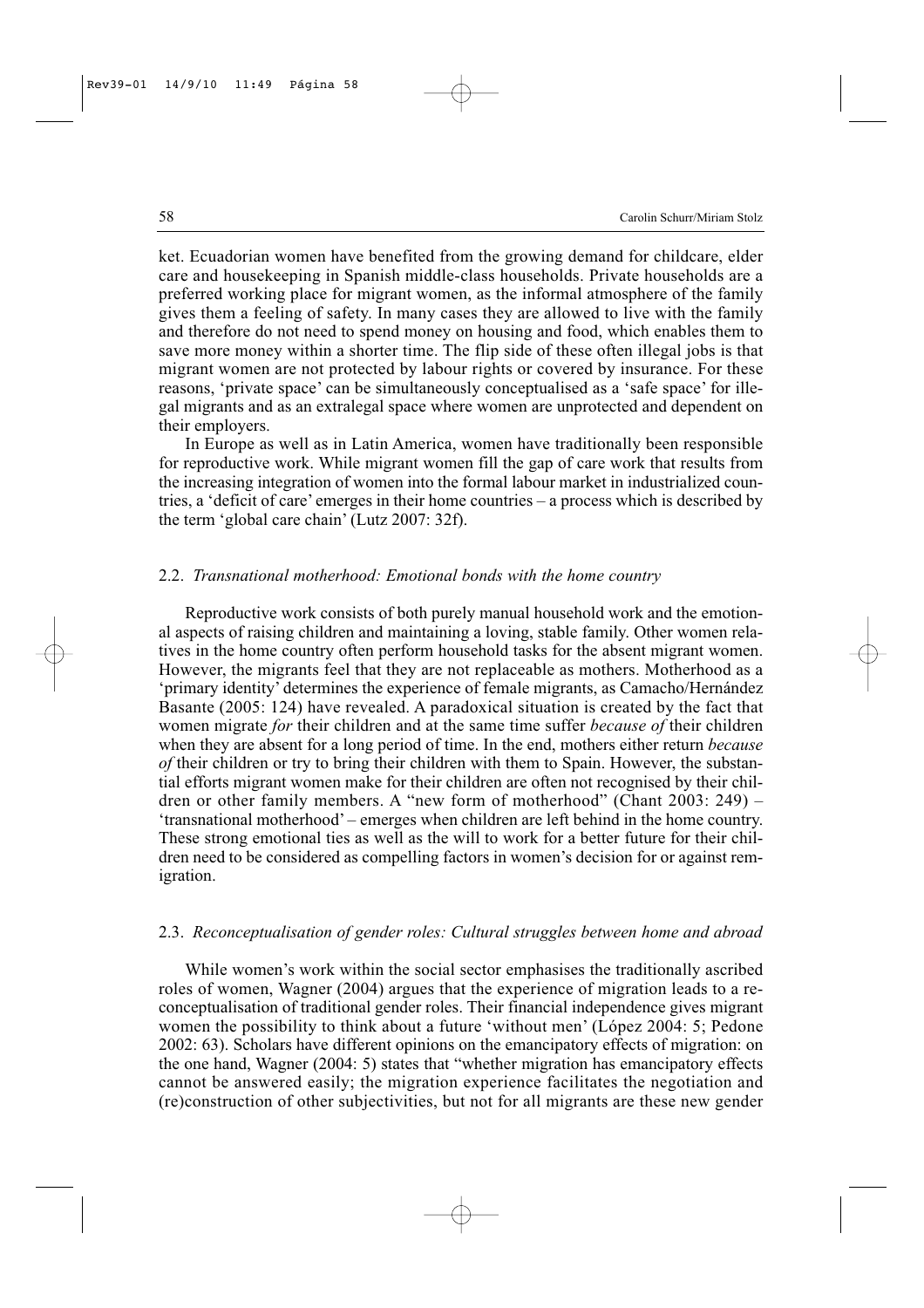roles desirable or reachable". On the other hand, Han (2003: 284) argues that "gender research on female migration has shown that women of southern countries try to avoid or at least postpone returning to their home country". According to him, they fear the patriarchal structures back home as well as economic problems once they return.

By pinpointing not only the economic but also emotional and cultural arguments for and against remigration, we aim to describe the complex, multi-causal decision-making process in which female migrants engage. After an introduction to the migration and development debate, we start with an overview of the history of migration from Ecuador and the Ecuadorian and Spanish return plans. Economic, emotional and cultural aspects of the return migration phenomena will then serve as structuring elements in the following discussion of those return plans.

#### **3. Migration and Development – Prospects and Limits of Migration Policies**

"International migration offers an ideal means of 'promoting co-development' of the migrants' countries of origin, and of the societies that receive them" (speech made by Kofi Annan in 2006 when presenting the report *International Migration and Development).* 

One of the important key words in the context of migration policies and studies is codevelopment, the linkage between migration and development. The new 'migration and development' strategy rejects the negative perspective on migration, and emphasises the potential advantages and opportunities of migration processes. While 'classic' migration policy attempts to restrict migration flows, the 'migration and development' strategy assumes that developing countries can benefit from migration movements. Remittances already contribute significantly to Ecuador's economy and social welfare, even though the positive impact of these financial flows is highly disputed. Politicians argue that they could be spent in a more 'productive' way (instead of mainly in consumption). Brain drain, it is argued, can be converted in 'brain gain', when migrants return or cooperate with their home country's private economy and education system.

Within the 'migration and development' debate, social scientists talk about 'circular migration' as a way of maximising the development potential of migration (Bieckmann/Muskens 2007; Vertovec 2007). The circular migration concept can be seen as a consequence of the new transnational migration patterns which differ significantly from former permanent migration movements. The central idea of circular migration is that migration flows may result in advantages for all parties (migrants as well as the sending and receiving countries) allowing migrants to come and go with few restrictions. It provides benefits for receiving countries by meeting labour market shortages and for sending countries through remittances, know-how, networks and investment by the migrants; and for the migrant individuals themselves by offering employment and control over the use of their wages as well as reducing the social impact of migration by maintaining closer links to home (Vertovec 2007). However, the positive effects of policies encouraging circular movements only work if there is a full circle, not just half a circle. This means that bi- and multilateral migration policies should ensure that migrants are able to emigrate, return and re-emigrate again.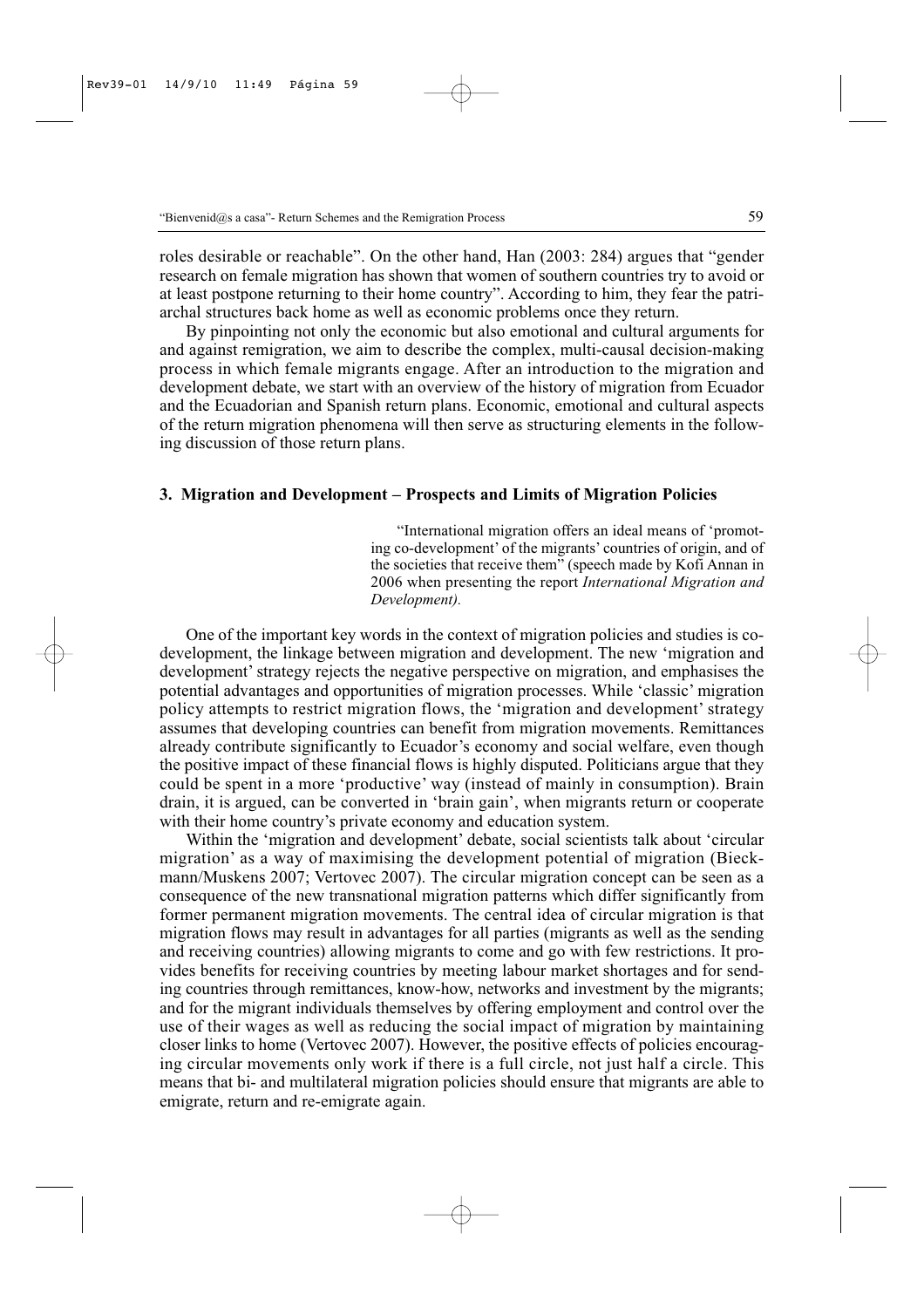As we will show, the decision-making process is multi-causal and it seems that personal factors can be more decisive in a return than economic reasons. As these aspects elude the state and take place on a personal level, the significance of state-run return measures may be seen as limited. The governments of both countries should be aware that their incentives can only constitute a framework within which individuals act. Therefore, the role played by the return plans of the Spanish and the Ecuadorian governments should not be over-estimated.

In the following section, we want to contextualise the current phenomenon of remigration to Ecuador by giving an overview of the development of Ecuadorian migrational flows.

#### **4. The 'Spanish Dream': The Ecuadorian migration wave of the late 1990s**

Like other Latin American countries, Ecuador has a long history of internal and international migration. A first period of international emigration took place starting in the 1930s (Herrera 2008: 15). From then up to the 1990s, the United States was the main destination. Most of the emigrants – mainly men – came from the country's south. The 'new Ecuadorian migration' (Jokisch/Pribilsky 2002: 75) post-1998 differs significantly from this first period of international migration with respect to the regions of origin and destination as well as the gender and socio-economic background of the migrants. The most striking difference may be the fact that more people left the country within a shorter time, as the graph shows.

Today, depending on the source, it is assumed that over ten per cent of Ecuadorians reside abroad (*Comisión Especial Interinstitucional de Estadísticas de Migraciones en el Ecuador* 2008: 3).



**TABLE 1 Migration balance 1976-2007**

SOURCE: UNFPA and FLACSO 2008: 16. Data from Dirección Nacional de Migración.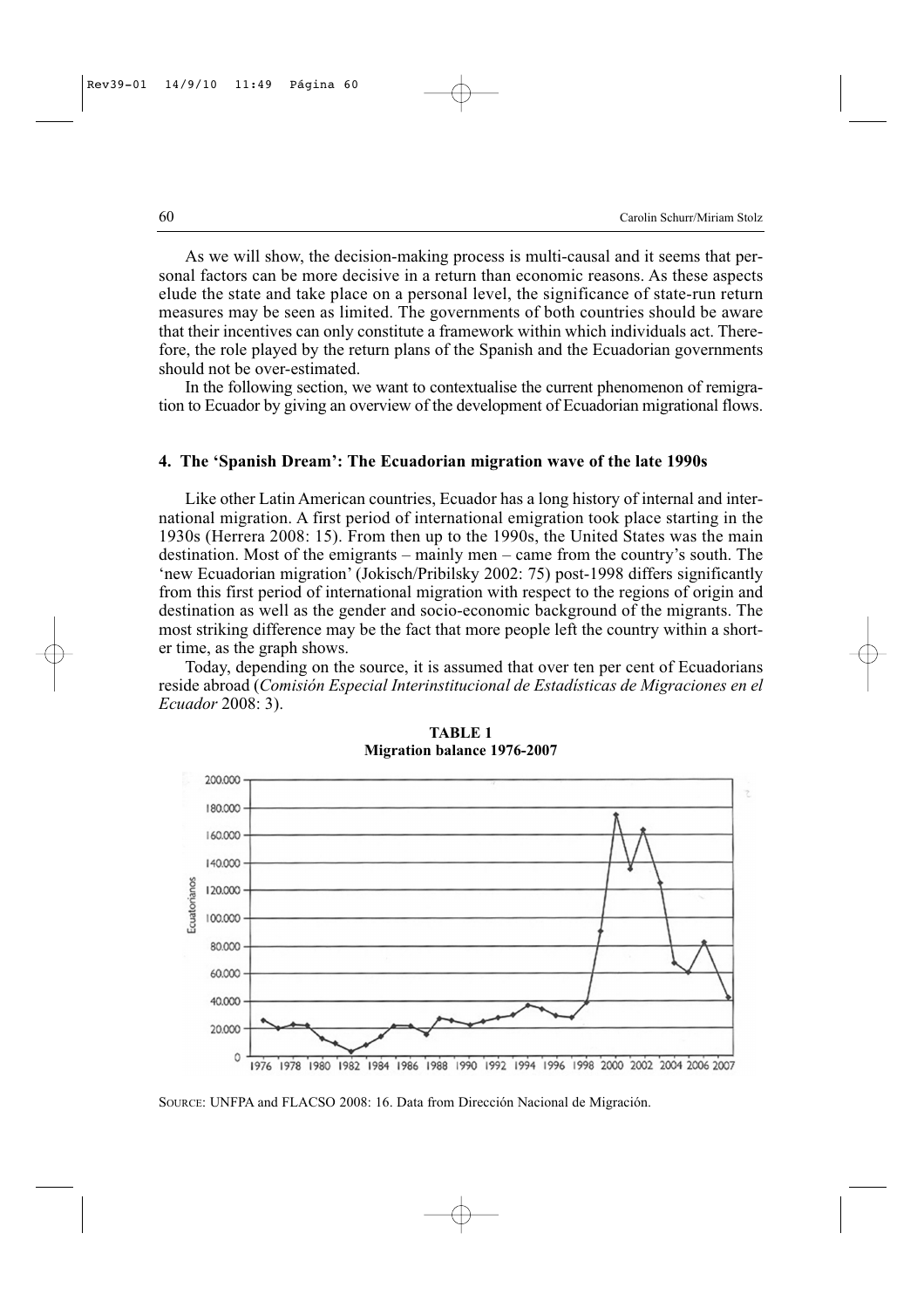During the Ecuadorian crisis, from 1998 to 2000, Europe increasingly became the focus of Ecuadorian migrants, with Spain and Italy as the most important destinations. The longstanding 'American dream' of migrants was replaced by the 'Spanish dream'. While entering the USA became more difficult due to visa restrictions and tighter inspections, Spain, as the former colonial mother country with a shared language, offered jobs in a fast growing economy, especially in the construction and social-service sectors. Between 1996 and 2001, 47 per cent of Ecuadorian migrants went to Spain, 33 per cent to the United States and approximately nine per cent to Italy (Herrera 2008: 33).

Within a few years, Ecuadorians became the largest Latin American immigrant group in Spain and the largest migrant community after the Moroccans. According to the latest publications of the *Observatorio Permanente de la Inmigración*, 415,328 Ecuadorians have a permanent residence permit in Spain. Taking into account the migrants without legal status, the number exceeds 700,000.7

With respect to the socio-economic situation of the migrants, 13 per cent were living in extreme poverty and 27 per cent in poverty when they decided to leave the country, according to the poverty classification of the United Nations. Women make up a much greater share of the second migrational wave than the first, so it is legitimate to speak of a 'feminisation of migration' in the Ecuadorian case as the following graphic shows:



**TABLE 2 Migration balance by gender 1976-2007**

SOURCE: UNFPA and FLACSO 2008: 16. Data from Dirección Nacional de Migración.

<sup>7</sup> "Candidatos del MPD en España piden a Gobierno un nuevo plan de retorno" (18.03.2009). In: <http://www.eldiario.com.ec/noticias-manabi-ecuador/112398-candidatos-en-espana-piden-nuevoplan-de-retorno/> (13.07.2010).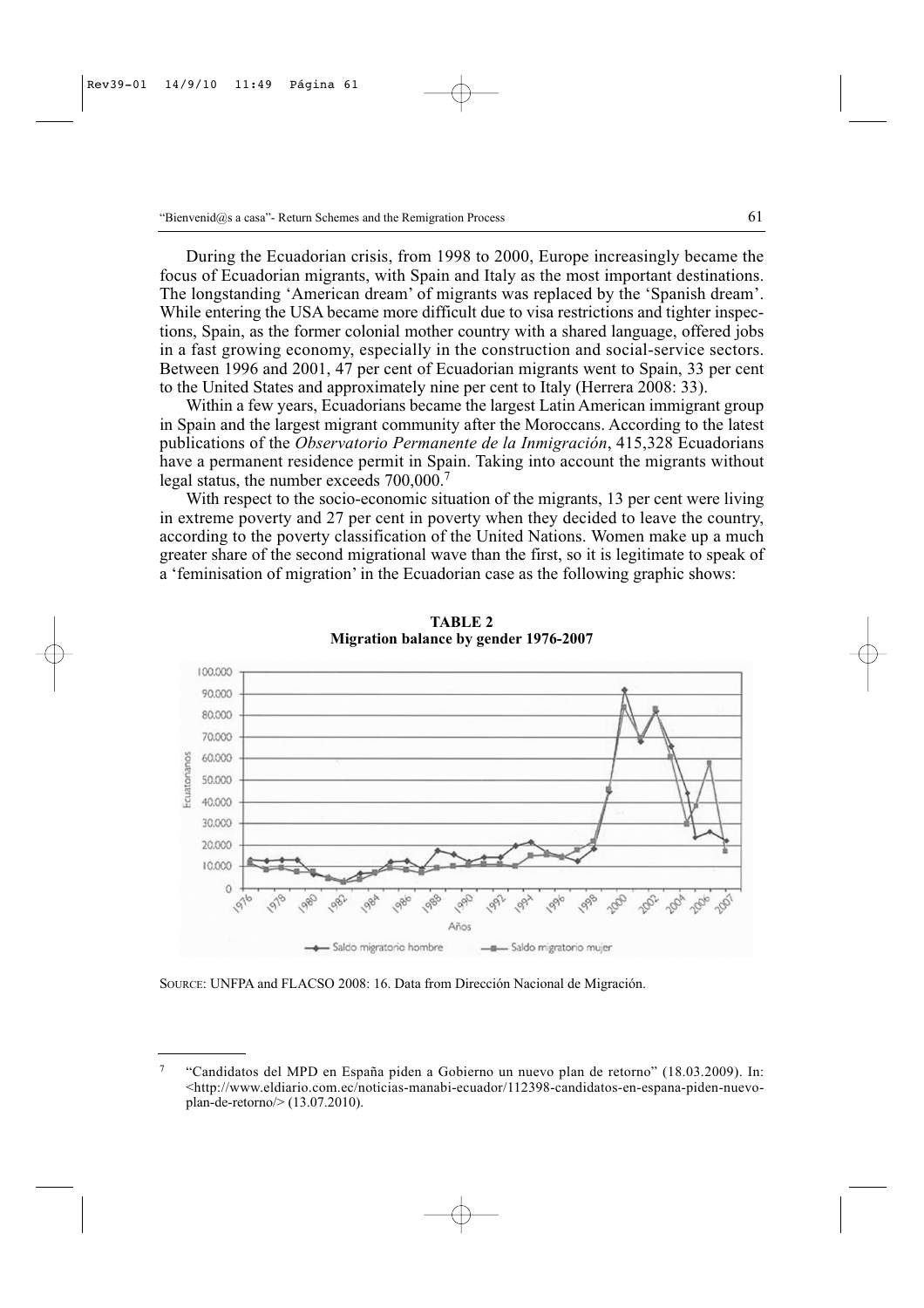The gender ratio varies in the different regions. While in the southern highlands, a region with a long migration history, it is still predominantly men who migrate, it is women who predominate in the emigration from the urban centres Guayaquil and Quito (Herrera 2008: 19f).

# **5. Return plans as migration policies**

"In the imaginary of the migrants, the idea of return is always present. The desire to return is very strong and influences the way migrants think about their integration into the destination's society and how they live their daily migration experience. [...]) But, in practice, the migration projects are not much about return" (Interview Herrera, FLACSO 2008).

This statement reveals that there is a persistent 'myth of return' among Ecuadorian emigrants in Spain. Our field research led us to the assumption that many talk about return, but there were relatively few who actually considered return as a viable option before the global crisis. That return is an important topic within the daily discourse of (female) migrants is confirmed by a survey on the virtual platform *Migrante Ecuatoriano* (www.migrante ecuatoriano.gov.ec): 94 per cent of the 2,100 users who participated in the survey stated that they would like to return. Although Ecuadorian migrants seem to think continuously about their future return to their home country, they usually keep on postponing it. These patterns are a limited outline on the individual perspective – in the following section governmental measures and national frameworks are presented.

# 5.1. Bienvenid@s a casa *– the Ecuadorian remigration plan*

The political and economic situation in Ecuador has transformed dramatically over the last decade: the economy has stabilised to a certain extent after the crisis that ended in dollarization in the year 2000, but social disparities and poverty remain and in some regions have even grown (Bertelsmann Stiftung 2008 and 2010: 11; Acosta 2009: 2f). The presidency of left-wing president Rafael Correa can be considered a turning point with regard to national migration politics and policies. Many argue that he is the first president to take the migration phenomenon seriously: a range of new measures address the 'migration problem', such as the creation of the National Secretary for Migration (*Secretaría Nacional del Migrante* SENAMI), the right to vote for Ecuadorians who reside abroad, and the representation of migrants in the national parliament by 6 of 100 deputies. The main pillar of the new migration policies is the return plan (*Plan de Retorno Voluntario, Digno y Sostenible*), launched in January 2008. The plan is an attempt to actively encourage migrants to come back to their home country. It is intended to support Ecuadorians abroad in their decision-making process when considering a potential return and in their economic and social reintegration in Ecuador.

The plan is coordinated by different (non)governmental agencies, and consists of various measures, projects and funds such as the elimination of taxes on household effects and vehicles (*Facilidad para el traslado de menaje de casa y equipo de trabajo*),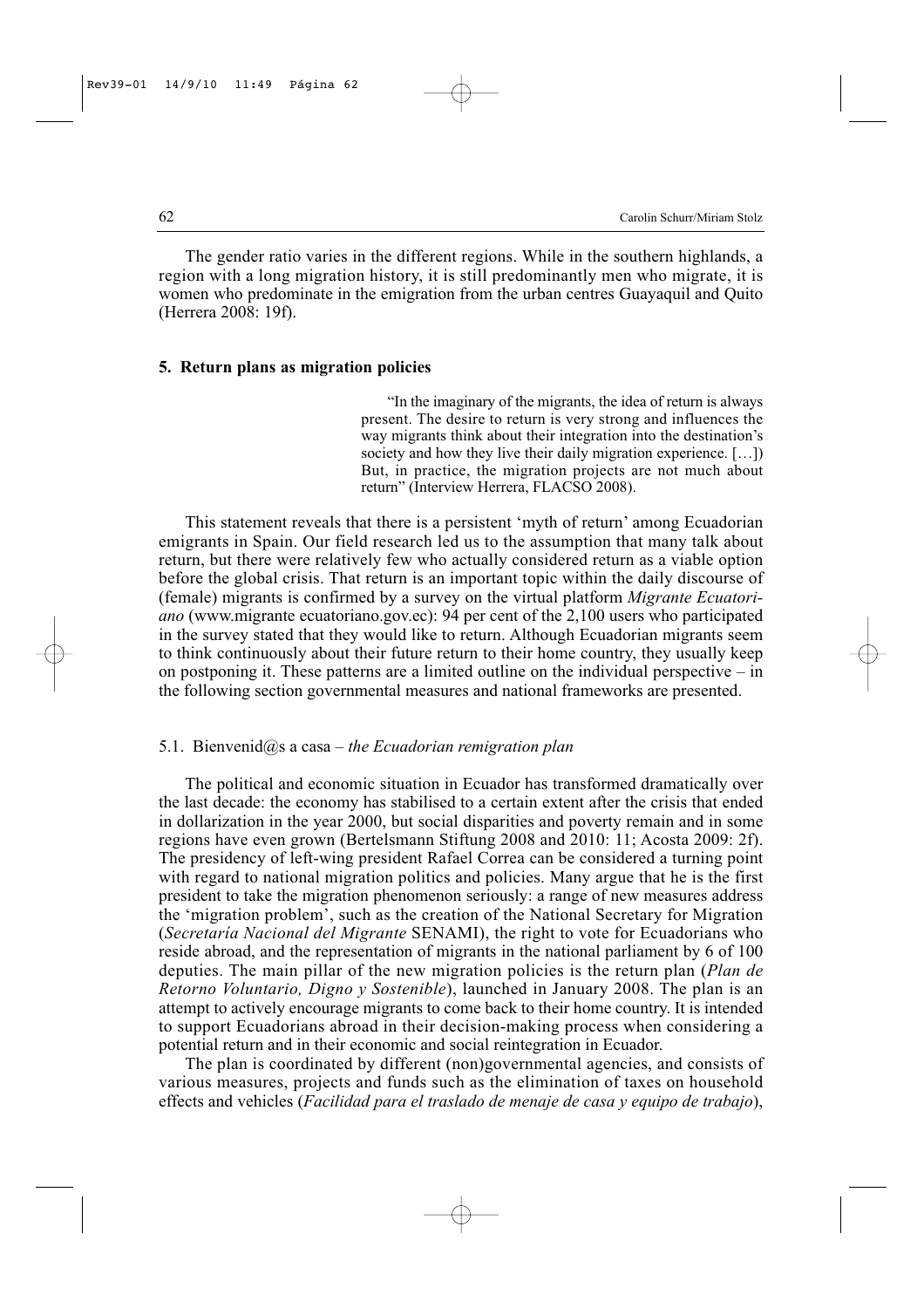funds for micro businesses (*Fondo para el retorno digno y sostenible 'El Cucayo'*), housing subsidies *(Bono de vivienda para personas migrantes)*, and counselling. The plan includes reintegration into the education and health systems and the foundation of a specialised bank (*Banco del migrante*) to invest migrants' financial resources in a 'productive' way.

When the plan was launched in 2008, demand for it was rather low and both public and expert opinion was critical of the political project. However, since the beginning of the global economic crisis, the number of migrants applying for the programs contained in the plan has grown consistently. Susana López, coordinator for SENAMI, points out that while in 2008 only twenty people a day requested information; by January 2009 approximately 300 persons daily came to the SENAMI offices in Ecuador, Spain, the United States and Italy.

# 5.2. *Plan de Retorno Voluntario – the Spanish government plan*

In September 2008, the Spanish government also launched a return plan, the *Plan de Retorno Voluntario*. The Spanish return plan addresses itself to immigrants from twenty countries that have signed a bilateral treaty on social security. The majority of immigrants who have applied for the plan are from Morocco, Ecuador and Colombia. The plan offers the possibility for legal immigrants who have been integrated into the formal Spanish labour market to receive all their unemployment benefits in two stages when they voluntarily return to their home countries: they receive 40 per cent of their total unemployment benefits at the moment of departure and the remaining 60 per cent a month later. The Spanish Ministry of Employment reports that the migrants receive, on average, a total of approximately 9,600 Euros.<sup>8</sup> Migrants must accept the following restrictions in order to have access to the plan:

- They are required to leave the country within 30 days after receiving the first part of their unemployment benefit;
- Any family members who do not possess an independent residence permit must also leave;
- They are not allowed to return to Spain as residents or to undertake economic or professional activities in Spain for three years.

Ecuadorian return migrants are able to participate in both plans. Up to now, fewer immigrants have applied to the plan than the government expected. Of the 100,000 eligible immigrants in June 2009, only 6,000 had left the country.<sup>9</sup>

<sup>8</sup> "Plan de retorno voluntario en España no ha tenido el éxito esperado". In: <http://listin.com.do/app/win dows\_various/print\_news> (26.12.2008).

<sup>9</sup> ILO (International Labour Organization): "Voluntary Return Programme for non-EU migrant workers in Spain". In: <http://www.ilo.org/dyn/migpractice/migmain.showPractice?p\_lang=en&p\_practice\_ id=29> (06.08.2009). The number refers not just to Ecuadorian migrants but to all migrants in Spain. There is no information available on the exact number of Ecuadorian migrants. Various sources publish different numbers of migrants registered in the plan, so the number must be treated with caution.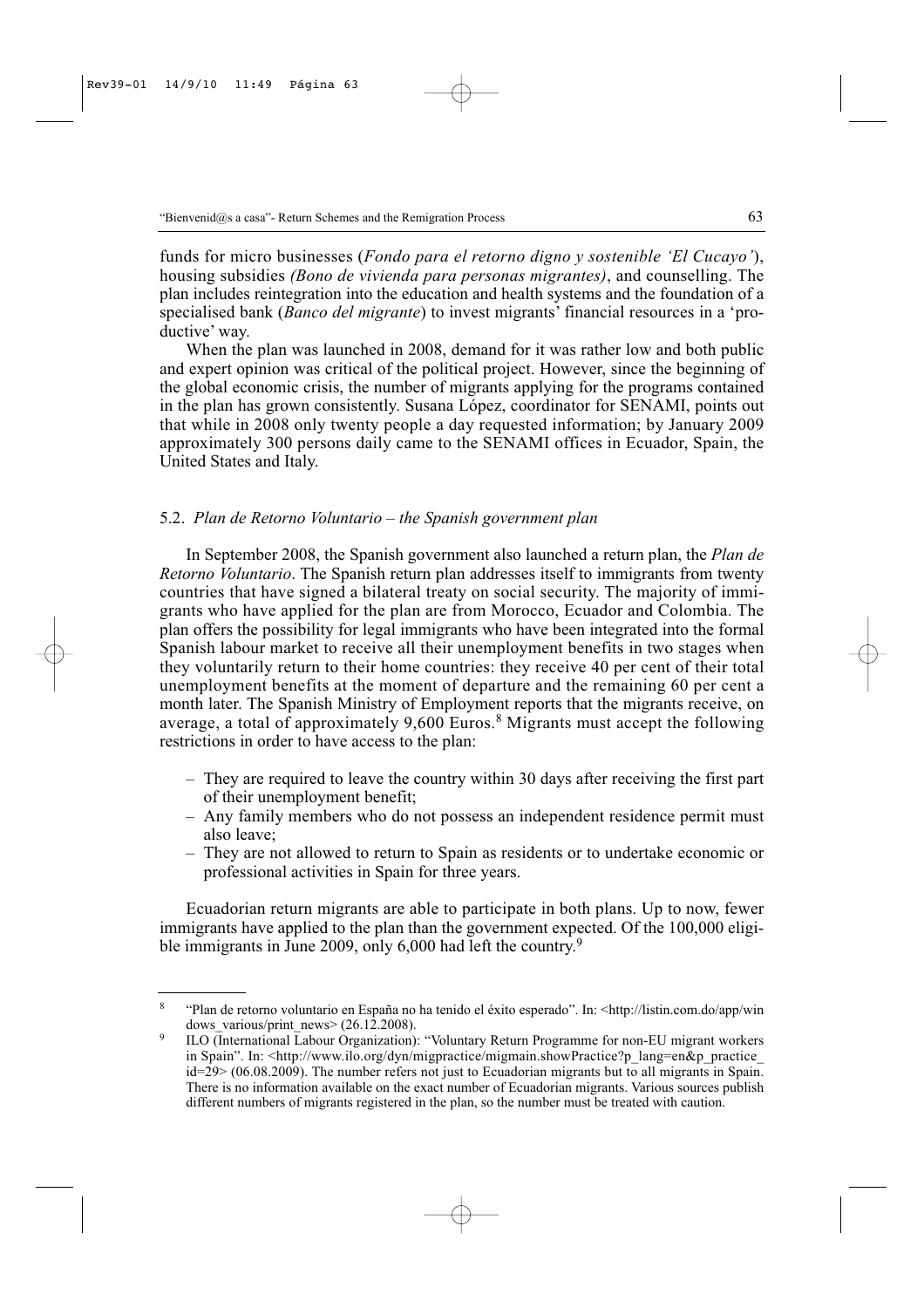# 5.3. *Return plans – just a political discourse? Comments and criticism surrounding the plans*

The return plans have provoked a wide range of reactions both in Ecuador and Spain. Where the Ecuadorian plan is concerned, two lines of argument dominate: while some consider the plan purely as political rhetoric, others see it as marking a fundamental and necessary change in the country's migration policies.

On the one hand, the return plan needs to be seen within the broader political programme of left-wing president Rafael Correa. It consists of a nationalist ideology under the slogan '*la patria ya es de todos*' and tries to recoup the confidence of the Ecuadorian people in their national political and economic institutions*.* The fact that every Ecuadorian citizen is considered part of this new political programme calls out for action to be taken on behalf of those Ecuadorians living abroad. However, with the deepening crisis, Correa backtracked some months after introducing the plan: "Although there are 50,000 unemployed Ecuadorians in Spain, if all of them come back, we won't be able to attend to all of them".10 Critics seem to conclude that Rafael Correa is politicising the migration issue within a populist nationalist discourse without taking into account the real migratory situation either in the countries of destination or in Ecuador.

On the other hand, the return plan is considered a necessary change in Ecuadorian migration politics. Gioconda Herrera, migration and gender expert at FLACSO, states: "Correa has positioned the migration issue in a more serious way than any previous president" (Interview Herrera, FLACSO 2008). These are important first steps in creating sustainable migration policies. Additionally, the simple fact that there is an institution dealing exclusively with migration questions gives migrants the feeling of being taken seriously. At the very least the symbolic significance of the measures must be acknowledged.

The main criticism of the Spanish return plan centres on its strict requirements, such as the prohibition on entering Spain for three years. The risk of immigrants losing the possibility of returning to Spain to earn their living is too high, especially because of the unstable political, social and economic situation in the sending countries. The fact that migrants who return on the Spanish plan will be given a higher priority when they apply again for jobs in Spain after five years does not compensate them for the loss of work and residence permits in Spain.

Another criticism is the way in which the Spanish government conceptualises immigrants. As Alvaro Zuleta, president of the Colombian immigrant group Aculco puts it: We are not just talking about workers but about human beings".<sup>11</sup> Immigrants do not want to be considered objects that can be 'hired and fired' arbitrarily as soon as they are economically expendable. This conceptualisation does not take into account the fact that migrants are not simply workers, but have also established social relations and long-term perspectives in their new home.

<sup>&</sup>lt;sup>10</sup> "Entrevista: Rafael Correa, Presidente de Ecuador: '¿Cuál es el problema de un eje entre Venezuela, Bolivia y Ecuador?'". In: <http://www.elpais.com/articulo/internacional/problema/eje/Venezuela/Bolivia/ Ecuador/elpepuint/20090428elpepuint\_5/Tes> (28.04.2009).

<sup>&</sup>quot;Candidatos del MPD en España piden a Gobierno un nuevo plan de retorno" (18.03.2009). In: <http://www.eldiario.com.ec/noticias-manabi-ecuador/112398-candidatos-en-espana-piden-nuevoplan-de-retorno/> (13.07.2010).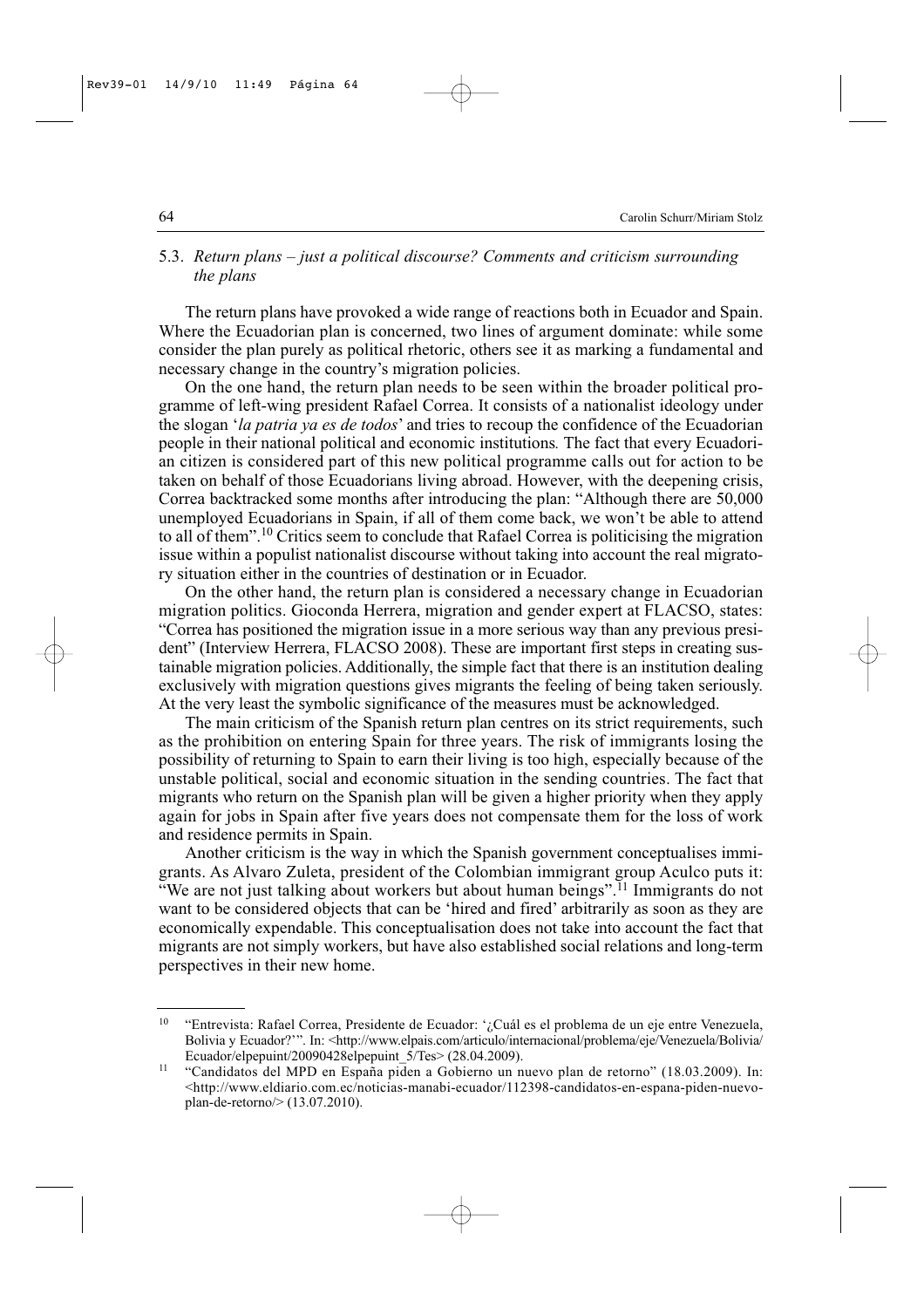At the same time, the Spanish government is financing development projects in those regions in Ecuador which are most affected by migration (AECIECUADOR 2009). Within the 'migration and development' logic, these projects aim both at re-integrating the migrants back home and at turning their migration experience into a development input. Although these attempts can be evaluated positively in the sense of an integrated migration policy, many argue that under the guise of the 'migration and development' strategy, Spanish migration policies are becoming increasingly restrictive.

# **6. The decision-making process of return migrants**

This section seeks to analyse in detail Ecuadorian immigrants' reasons for returning or not returning to their home country. In doing this, we want to highlight gender-specific decision-making processes for both migration and remigration. The data is based upon semi-structured interviews conducted in Quito with women who had returned to Ecuador from Spain.

Most of the interviewed female migrants draw an ambivalent picture of their migration experience: "Sometimes it was a good experience, sometimes it was a bad experience" (Elsa, return migrant) – "I tell you, I suffered a lot, but I liked it" (Pilar, return migrant). It is striking that women describe their migration, in retrospect, as neither a success nor a failure. They do not want to be forced into this dichotomy. Reality seems to lie beyond an 'only positive' or an 'only negative' experience. Their ambivalent evaluation of their stay already suggests that any decision on a possible return involves a complex process in which a wide range of advantages and disadvantages have to be considered.

Analysing the biographies of return migrants, it becomes clear that, in most cases, the return was considered, desired and planned long before it occurred. Nevertheless, there is a difficult decision-making process between the planning and the actual act of return, and often a special or unexpected event accelerates the decision. The analysis of the interviews has revealed that economic, emotional and cultural reasons simultaneously influence the decision-making process.

### *6.1. 'I had a lot of debts to pay off' – Economic factors in the decision-making process*

Lack of money and debt prevent migrants from returning during an initial stage, the duration of which varies. In most cases, migrants incur debts when they pay for their initial migration trip and in some cases migrants even undertake the trip to escape previous debt. Our interviews indicate that all of the women left their country intending to return after a defined period of time. Most of them were forced to prolong their stay because it took them longer to pay off their debt than expected. Even when they are finally able to pay off their debts, it can still seem impossible for migrants to return:

When I had finally paid back everything, I asked myself 'How can I return like this, empty-handed and without money? Did I only come to pay back the money and nothing else?' Then I decided to stay. I said 'I'll stay one or two more years and then I'll go back' (Pilar, return migrant).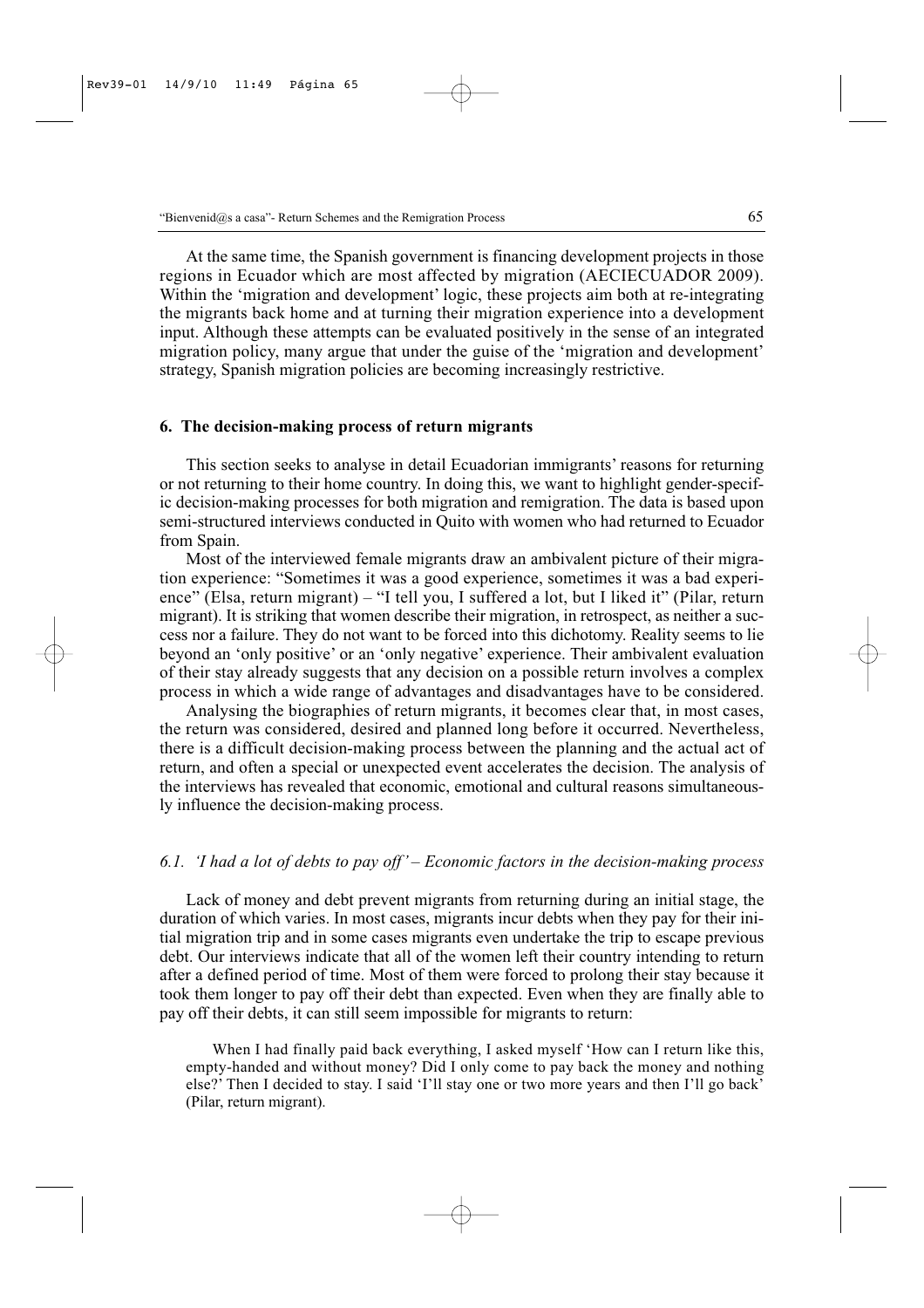Depending on the job situation and specific living conditions of Ecuadorian women, their financial means are often limited. Sometimes they hardly manage to keep themselves with their own wage. They often live in very modest conditions and send as much money to their families as they can. But without savings of their own, it is impossible to return given the cost of the flight, let alone the cost of laying the foundation for a new life in Ecuador. Katerine Renjifo, coordinator of the return programme of the International Organisation for Migration in Quito (IOM Ecuador), confirms:

A lot of these people may be fed up with the situation and they decide to return, but they cannot, because they are in debt from the journey. First, as we know, they have to pay for the journey and then they have to bring back home at least some savings. I have had cases where people came back after seven years and didn't have anything. They didn't have savings, they didn't have a place to live, and they didn't have anything (Interview Renjifo, IOM 2008).

In their study of female migration in Ecuador, Camacho and Hernández Basante (2005) found that women mostly make the decision to migrate together with their husbands and families while men take the decision by themselves. As the expectations of the other family members back home are unrealistic and often cannot be met, female migrants suffer from permanent pressure. The pressure becomes worse when relatives have supported the migration project financially and are therefore especially interested in a 'successful` outcome of the venture. It is disappointing for them when women come back with few savings or nothing at all. They then feel that there was insufficient justification for the long period of separation. The lack of financial capital and increased debt combined with the fear of failing in the migration project leads to a permanent extension of the undertaking.

# 6.2. *'The main reason is the family' – The role of transnational motherhood and other emotional reasons*

In most cases, emotional rather than financial or economic reasons trigger the final decision to return. The migrant's role as a mother and their specific role within the wider family structure can be considered one of the most important influences on the decisionmaking process. Migrant women often miss the security and the protection their families provide for them, and mothers long for their children. The probability that women return to their home country is significantly higher when they have left their children behind. In contrast, it seems likely that Ecuadorians who have brought their families with them to Spain, who feel at home there and who are fully integrated, will not return easily. Whether or not migrant women try to bring their children to Spain, thus implicitly deciding to stay longer and become more deeply involved with Spanish society, is a question of personal attitude: "I didn't plan to stay. […] I left [Ecuador] due to a forced situation and I came back. That's why I didn't take my daughter to Spain, because I thought 'Why, when I'm not going to stay?' And if I had brought her, I would have had to stay there" (Estefania, return migrant). Offering a better future to their children is one of the main motives for emigration – especially for women. Therefore, migration often becomes an inter-generational project with 'a long time horizon – people make *intergenerational* sacrifices' (Interview Herrera, FLACSO 2008).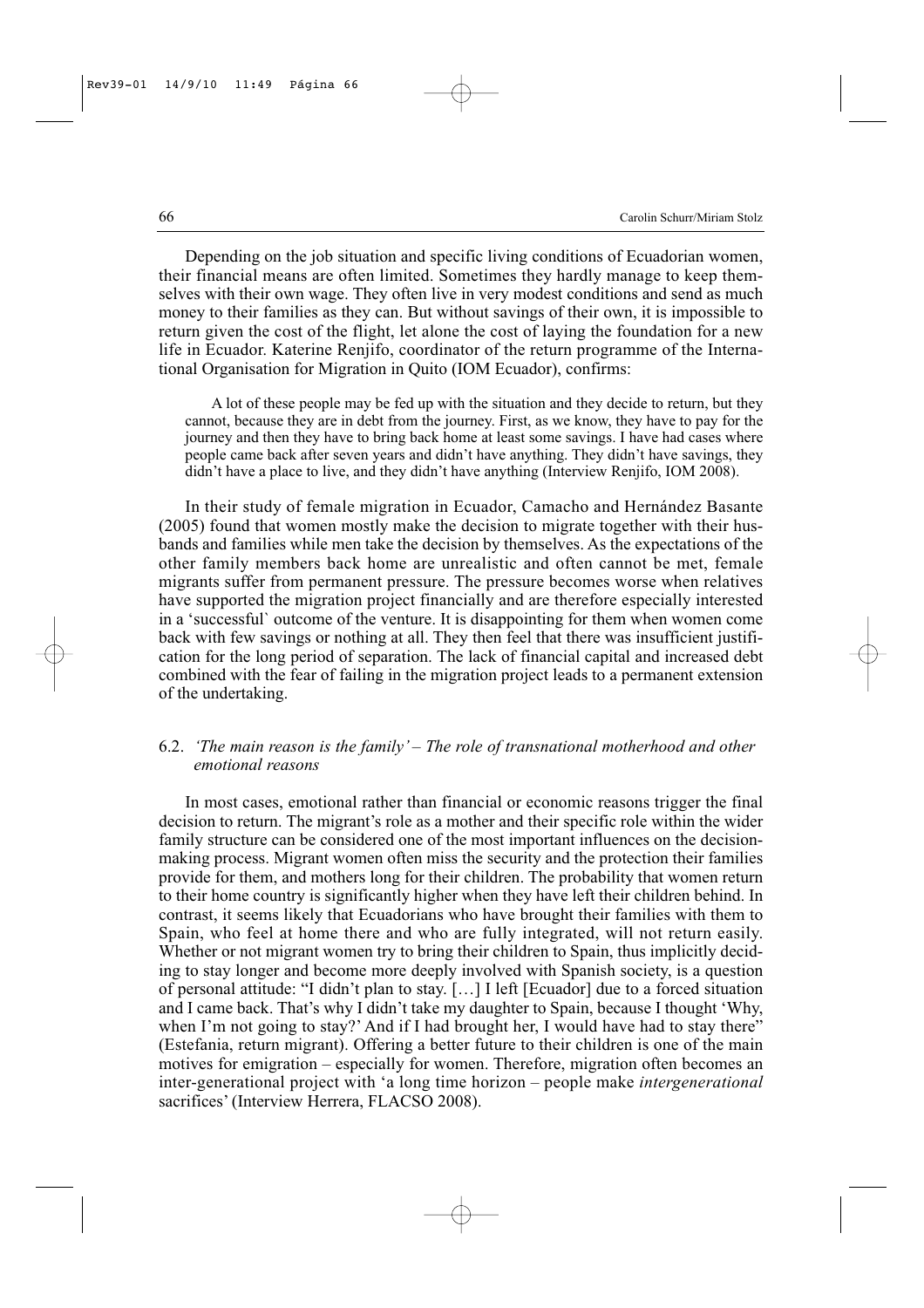Research confirms that the idea of return is always in the mind of migrants. But at what point do female migrants decide to return? Katerine Renjifo explains that 'in some cases the catalyst is that something very tragic happens in the family' (Interview Renjifo 2008, IOM). Often the interviewees returned in response to an urgent appeal from the family or one of the family members. Some women are still convinced – even in retrospect – that they would have lost their children if they had not returned just in time. Herrera also confirms:

I think that the return isn't included in the logic of the life cycle of migrants, except that there is some kind of fracture or problem, something that marks your individual project, like when a relative dies, and you ask yourself 'What am I doing here?' (Interview Herrera, FLACSO 2008).

# 6.3. *'To have more liberty' – Gender role models as a cultural factor*

Upon their arrival, Ecuadorian migrant women are confronted with European gender role models. This confrontation with different modes of gender relations normally leads either to a (re)negotiation process or an affirmation of their own concepts of gender-relations.

The 'moral decline' of Ecuadorian female migrants within Spanish society is a subject talked about by nearly all interviewed women. They disapprove of the behaviour of other Ecuadorian women in Spain and clearly distance themselves. Several interviewed female returnees clearly disapprove of the attempts of some Ecuadorian women to actively look for a new partner in Spain. "I didn't come here to find a husband. I came to work" (Raquel, return migrant). By emphasising that the only reason for their migration is to work in order to support their families back home, they want to show their strong loyalty to their family.

The phenomenon of machismo and the prevailing attitude in Ecuadorian patriarchal society that sexual purity is threatened by an overly liberal environment is supported not just by jealous husbands; women themselves have also assimilated the idea. Some of the women who returned express disgust over their compatriots who have obviously enjoyed the (sexual) 'liberty' of a European society.

But what I didn't like, for example, is that you have more liberty there. You can do what you want, it is as if… as if I went there and if I had wanted to be a 'street woman' I would have been one. Just like that, because no one saw what I was doing. Everything was up to your personality, everything you were. (Joana, return migrant).

The interviewees explained the moral decline of their female compatriots mainly by a lack of social control. The above quote shows how Joana felt when confronted with her 'new life', the newly gained liberty and overall absence of social control and the absence of men, who are traditionally 'responsible' for the protection of women.

However, according to López (2004), it seems that many migrant women do appreciate their new liberty and find a new lifestyle that works for them. Moreno shares this opinion: "Although women do reproduce *macho*-like socio-cultural practices, those women who succeed in overcoming these intra-familiar practices often find a new sense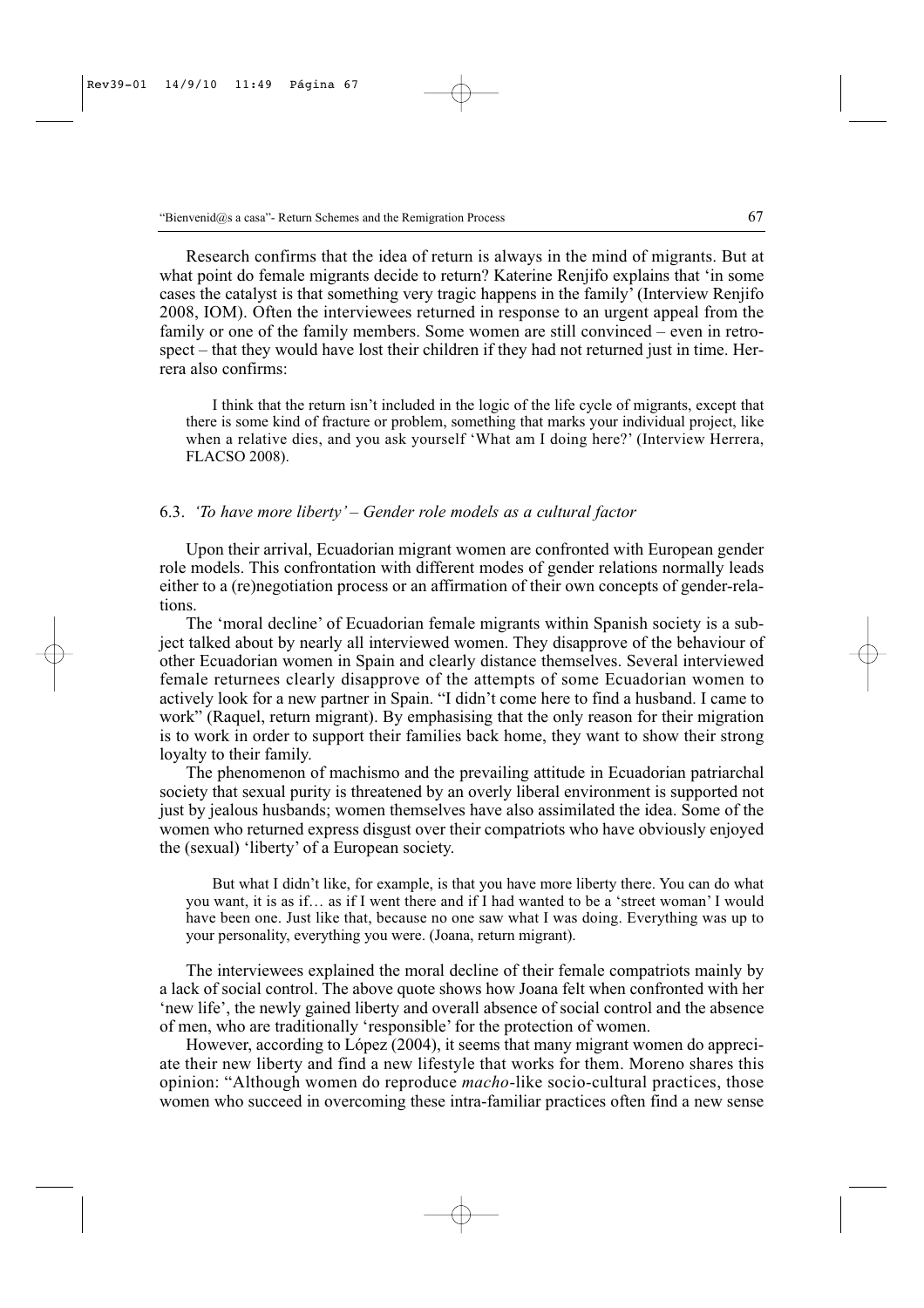of 'being a woman" (Interview Moreno, SJRM 2008). Comparing those who do not want to return because of their fear of losing their new (gender-specific) liberty with the interviewed return migrants, it is striking that they often did not adopt the moral values of the receiving countries. Joana reports that her sister "will not come back anymore, because she adopted this new way of living, incorporated this new 'ideology' of liberty, but I didn't and that's why I went back home" (Joana, return migrant).

It cannot be concluded that the migrant's attitude towards the moral system of the receiving country always correlates with the decision to return, but it seems possible that women who do not encounter problems adapting to the value system and the gender role model of the receiving country tend to postpone or even to avoid returning.

The fact that the women remigrants interviewed did not talk explicitly about integration problems specific to their gender role may be interpreted in different ways. First of all, it is not common for migrant women to reflect on either their own gender role or on gendered relations in Ecuador. As a consequence, they speak about gender only implicitly, when they talk about the loss of their financial autonomy or the arguments they have with their family members after their return. Second, it seems more likely that women who did not adapt to apparently more liberal 'European' values and gender roles return to their home country than women who did adapt to the norms of the receiving country. Third, most of the women seemed to know what they had to expect on their return with regard to Ecuadorian gender role models. Therefore they easily (re)integrated into the dominant (traditional), gender-norm system on their return. At the same time, it can be argued that control through social networks and the desire to integrate with the community at home after remigrants' experience of exclusion during the migration period explains behaviour conforming to gender roles.

#### **7. Back home – Remigration realities of Ecuadorian women**

"Because of the mismatch between the imagined and experienced homecoming, coming home can be more difficult and emotionally destabilizing than leaving home and settling in the new part of the world" (Stefansson 2004: 8).

Our analysis of the remigration experience reveals the economic, emotional and cultural difficulties with which remigrants are confronted upon their return. The study of the problems and opportunities remigrants encounter once they are back home in turn serves to identify and question the potential of governmental supportive measures and 'migration and development' strategies.

'Returning home' sounds trouble-free, but it is not as unproblematic as is assumed. Katerine Renjifo reports: "It was a shock for them to integrate into [Spanish] society and it is a shock for them to re-integrate into Ecuadorian society" (Interview Renjifo, IOM 2008). Renjifo argues that returnees are confronted with three 'shocks' once they come home: economic, cultural, and emotional. Psychoanalytic migration researchers describe emigration as well as remigration as a *trauma* which has permanent and profound effects on individuals (Zeul 1995). Emigration as well as remigration can be seen as decisive events, as turning-points, in the biographies of Ecuadorian migrant women, and both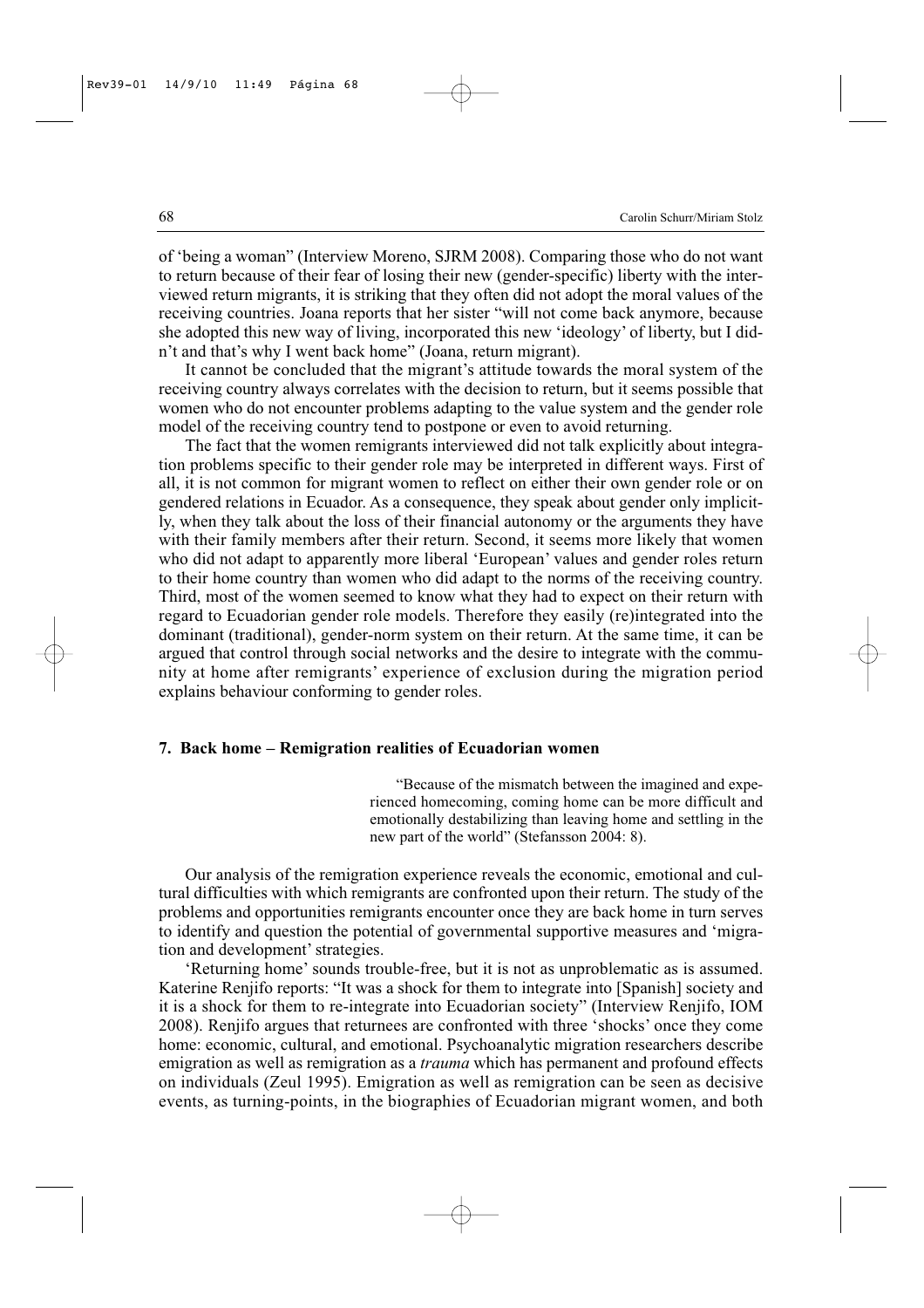leave their marks. The effects are noticeable over a long period of time. As migration is a potentially traumatic experience, return migration can lead to a 'double trauma'. To what extent women can cope with it and use their experience in a positive way in their life back home depends not only on their personality but also on the support and encouragement of their social surroundings and society.

# 7.1. *The economic shock: Learning to live again with less*

Respondents most frequently referred to the 'economic shock' and this seems to be the most well-known and 'acknowledged' problem of returnees.<sup>12</sup> This shock results mainly from the comparison between the economic situations of each country. Whereas before their emigration they accepted their financial situation without any 'real' possibility of comparison, now they constantly compare their situation in Spain with their 'new' lives in Ecuador, as the following quote shows: "When I lived there, I had everything, now I have nothing" (Raquel, return migrant).

On their return, women become aware of the gap between salaries and living conditions in Ecuador and Spain. It is possible to earn up to 1,400 dollars a month cleaning houses in Spain; as an *empleada* with a legal contract in one of the upper-class houses in Quito, the maximum a woman earns for the same kind of work is 160 dollars.

Many of the migrant women become used to their financial autonomy while living in Spain, so that for some it is very difficult to lose part of it when they come back home and have to get used to the "the old circumstances" (Pilar, return migrant). Returning home therefore requires a re-negotiation of power relations between women and men (not just with their husband but also with other family members) around financial issues. The situation is aggravated by the fact that the monthly family income is so drastically reduced that it is often not enough to satisfy their basic needs.

In Ecuador, one of the most widespread stereotypes of migration is that emigration automatically leads to wealth and prosperity. In the interviews, the returnees distance themselves from this discourse: they are proud of what they have achieved, but they talk about their accomplishments in a modest way, about the little things one needs to live decently, which they obtained only through hard work. Savings accumulated abroad are often spent on basic commodities and household goods immediately after the migrant's arrival back home,. Investments in small businesses often do not yield a profit.

I wanted to set up a small business, but when I came back I found most of the things I had in my house destroyed. So all the money I had to start my business … I had to buy mattresses because they were all destroyed, the kitchen, the fridge, I had to buy everything and all the money went on this (Catalina, return migrant).

We want to suggest that economic lines of argument legitimate emigration within Ecuadorian society. The problem that emerges from reduced salaries upon return is a logical consequence of this pattern of thought. Therefore this argumentation seems especially comprehensible within the narratives of the interviewed women.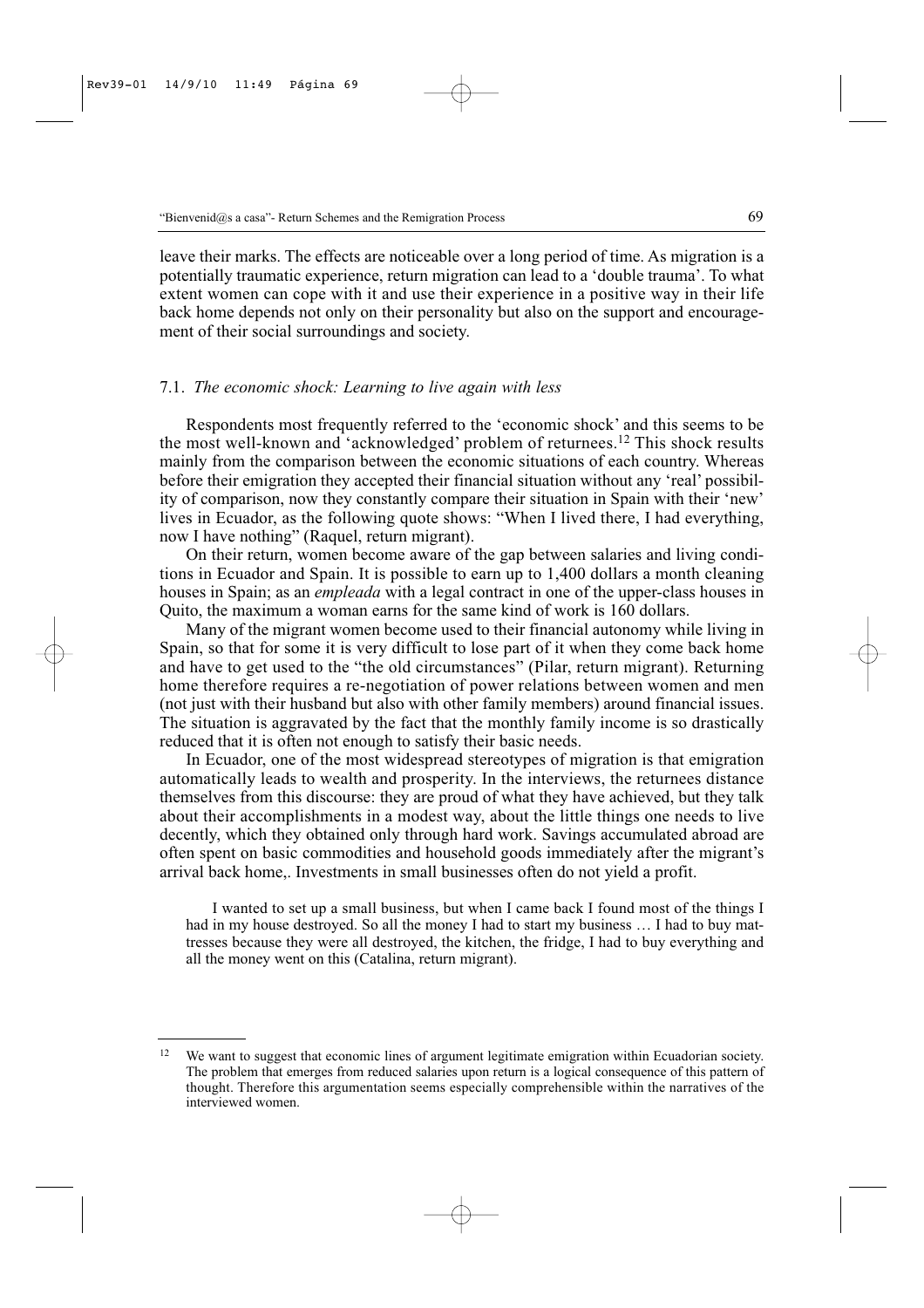In general, most of the migrant women managed to improve the living conditions of their families in Ecuador<sup>13</sup> – even if in many cases just slightly.

# 7.2. *The emotional shock: Disappointments at the moment of return and family reunification*

'Coming home' is closely linked for most of the returnees to reunification with their family. Nevertheless, at the same time it also means saying goodbye to friends and sometimes to family members who are left behind in Spain. New emotional ties have been created with compatriots, Spanish friends and employers.

Although they return to their families and old friends, the down side of their return becomes apparent within a short time: in many cases, the reunification with their children and family in Ecuador – for which they have waited so long – is problematic and full of disappointment. Children hardly know their mother and do not accept her as an authority; ignoring her, they ask aunts or a grandmother for help. Family life is not as harmonious as returnees have imagined or remembered from a distance. Family relations must be re-negotiated and re-defined in a mostly painful process.<sup>14</sup> At the same time, women feel pangs of remorse. Women question their original decision to emigrate; some of them even regret having migrated: "The moment my children needed me most, I wasn't there" (Pilar, return migrant).

One of the implicit or explicit reproaches heard by female migrants in Ecuadorian society is that of them being 'uncaring mothers'. This accusation is unfair in the eyes of the remigrants, because their suffering in Spain goes unrecognised. Migrant women want others to acknowledge what they achieved and sacrificed while being abroad (cf. Zeul 1995).

Nobody, nobody is conscious of how we worked there. [...] They think it is easy, but they don't have an idea what it's like. When my daughter makes me angry, I say, you have no idea how I worked there, so that you have a place to live where nobody makes trouble. [...] Our children do not recognise what we did to ourselves, the sacrifices we made [in Spain] for them (Pilar, return migrant).

Their feelings of guilt and the missing recognition of their 'sacrifices' make the emotional part of the return experience especially traumatic, leading to hurt feelings, selfreproach and doubt.

#### 7.3. *The cultural shock: Feeling like strangers back home*

Cultural trauma stems from a transformation and idealisation of the home country while the migrant is abroad. New developments and cultural change in the home country

<sup>&</sup>lt;sup>13</sup> It does not take much to assume that this is no coincidence. The migrant women, if possible, came back exactly at the moment they had 'moved their family forward'. Migrants who have been abroad for a long time but cannot show savings, in contrast, do not decide to return.

<sup>14</sup> For a panorama of the problems confronting transnational families, see, for example, Serrano Flores (2007).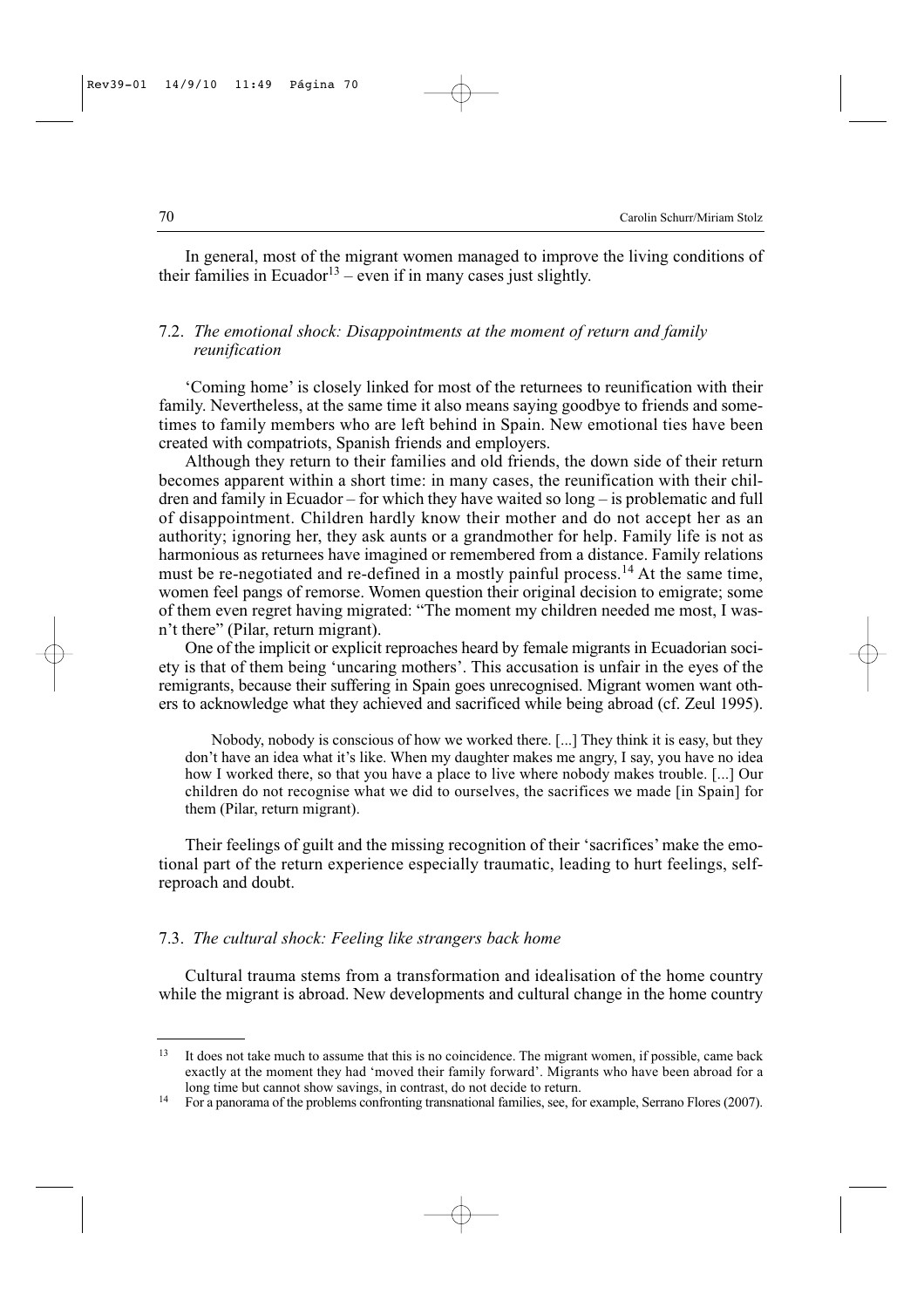often lead to disappointment at the moment when returning migrants re-discover their home country, especially when they have been away for a long time. The migration experience seems to repeat itself – re-migration is like a new migration.

Migrants often realise just how much they have been influenced by new social systems and cultural norms, in terms of gender roles, work ethic, urban living, and independence at the moment when they are confronted with their homeland and with those who remained there – the 'stayees'. The newly acquired skills and outlook on life adopted abroad can make home appear "narrow and old-fashioned" (Long/Oxfeld 2004: 10), characterised by lack of development, inefficiency, and an authoritarian mentality (Gmelch/Gmelch 1995). The migrant women return to 'their' country, but they often feel like strangers. It is a painful process to realise that their expectations do not meet reality (Zeul 1995). Homecomings show that creating a 'new' home at home is a complicated task, involving suffering and a nostalgia for diaspora that may last for years (Stefansson 2004).

In their attempt to re-integrate into the 'foreign' place they call home, women struggle with the re-definition of their gendered identity and gender role. Even though most of our interview partners did not specifically raise gender issues, difficulties surrounding the (re)definition and (re)negotiation of gender roles can be identified in their narrations. Camacho and Hernández Basante (2005) point out that in the Ecuadorian case, a re-negotiation of gendered activities does not take place in the households from which women have emigrated. 'Women's work' is replaced by 'women's work', which means that the responsibility of work traditionally designated to women, work such as child care, elderly care, cleaning and cooking, passes from the migrant woman to other female relatives. Husbands or other male family members generally do not engage in this kind of work when women leave. At the same time, women who emigrate do traditional 'women's work' in Spain as well.

It can be concluded that in most cases migration does not lead to a transformation of traditional forms of gender-specific labour division – either in the home or in the receiving country. Most of the studies cited above also confirm that female migration does not necessarily cause a transformation of traditional gender role models.

# 7.4. *Applying acquired knowledge and skills: Female return migrants as development agents*

An important research question within the field of migration and development concerns the development potential of return migrants. There are expectations that migrants will send *remesas* – remittances – during their stay abroad, and bring home their savings and invest them in productive small businesses after their return. Some authors and politicians assume that the knowledge, know-how, experience and specific work skills acquired abroad will contribute to the development of the home country. The Ecuadorian return plan is also based on this assumption.

However, what do returnees themselves think about their stay abroad? In their own perception, what kind of knowledge or skills have they acquired? And how do they apply these new assets in Ecuador?

Returnees appreciate the enrichment that they experienced by immersing themselves in the culture of Southern Europe and by broadening their horizon while living in another 'reality':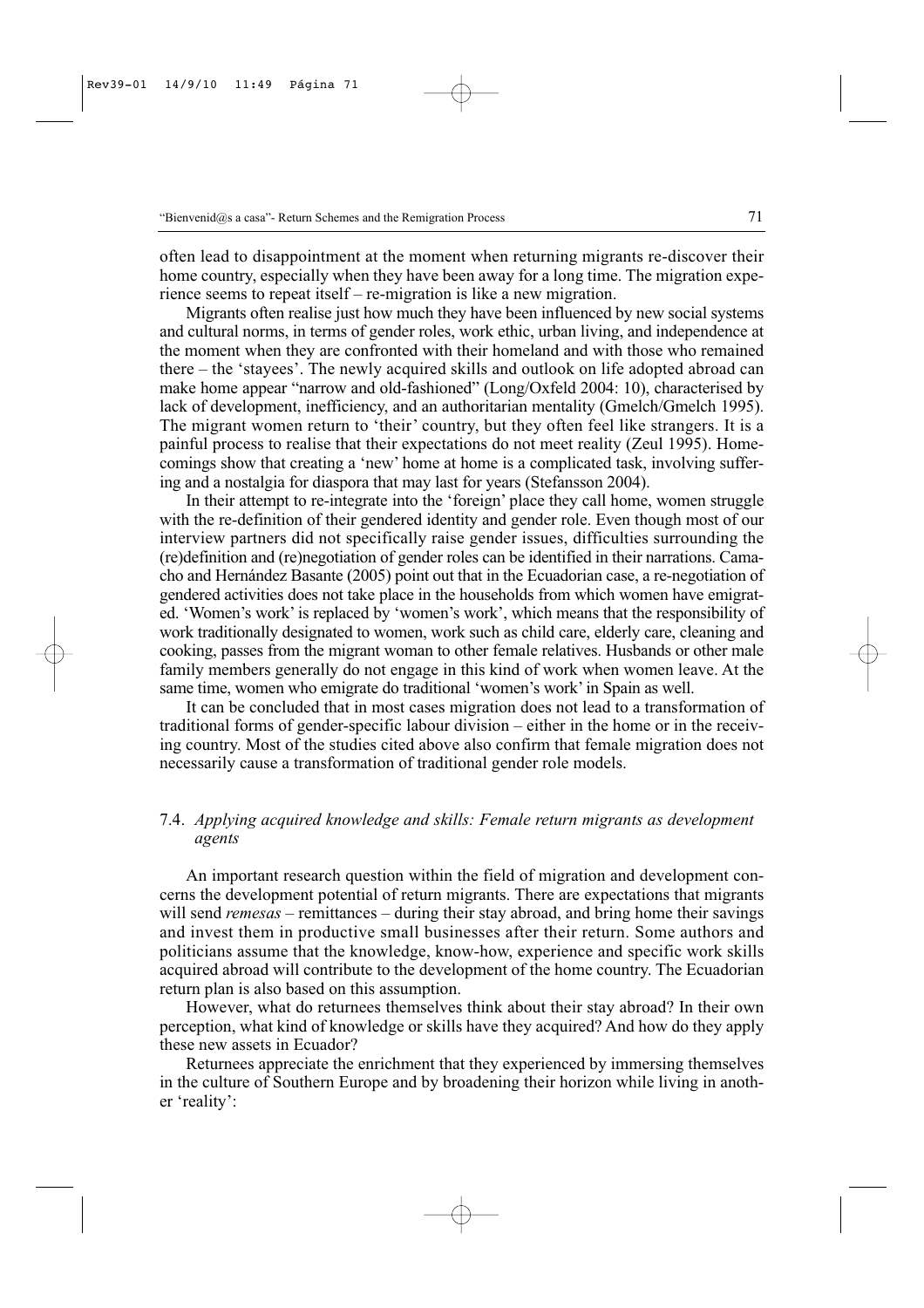Then you come back, with a more conciliatory and broader mentality, you can put yourself in the position of many others (Valentina, return migrant).

The interviewed women evaluate their experiences in terms of a 'change in mentality', which they link with experience and knowledge:

It is a chance for migrants to change their mentality, to acquire experience, know-how. And I hope they come back and invest here, in their country (Valentina, return migrant).

Katerine Renjifo states that remigrant women who took part in the IOM Ecuador return programme have a very active and enterprising attitude. They want to achieve something; they want to build up their own small business. The interviewed women themselves often reported that they had learned to work faster and more effectively in Europe (or the US). The women see this 'hacer más rápido' – comparing themselves with those who remained in Ecuador – as something positive, something they have learned. They were impressed that some things in Europe work differently, often faster and more efficiently. But they also learned about the flip side of this effectiveness: stress, burnout, and little time for social and family activities.

The women are proud of having coped with difficult situations in unknown cities and countries, in the "big, wide world" (Catalina, return migrant). Their personal development benefited from the time abroad and their experiences there.

Furthermore, the interviewees highlight different abilities that they acquired during their stay abroad and which enriched their individual life, but which do not necessarily lead to economic development. They learned, for example, how to embroider and cook Spanish meals.

Additionally, they bring back home some kind of professional know-how or business ideas; however, many times these cannot be applied in the Ecuadorian context: 'There are people who acquired know-how in a special area of work and they try to use this here, when they come back', Katerine Renjifo explains. She tells of the experience of a young Ecuadorian who wanted to start a gardening business in Ecuador: "Because she knew that it was a very good business in Spain. And she came here and tried to do the same, but it went very bad and in the end the business idea failed" (Interview Renjifo, IOM 2008). This failure was due to different climatic conditions and different market mechanisms. It becomes clear that the transfer of knowledge, know-how, competences and capacities from one country to another is often problematic. While the know-how of highly-skilled migrants could certainly be assumed to have a development impact back home, the majority of migrants who work in the construction or care sectors do not return with 'new' knowledge or skills. Since the return plans are not addressed to highly-skilled migrants and therefore are not attractive to them, the migration and development strategy incorporated in the plan should be critically interrogated.

# **8. Conclusion**

Our empirical research indicates that returning home can be even more difficult and emotionally destabilizing than leaving home and settling in the 'new' world. Further, by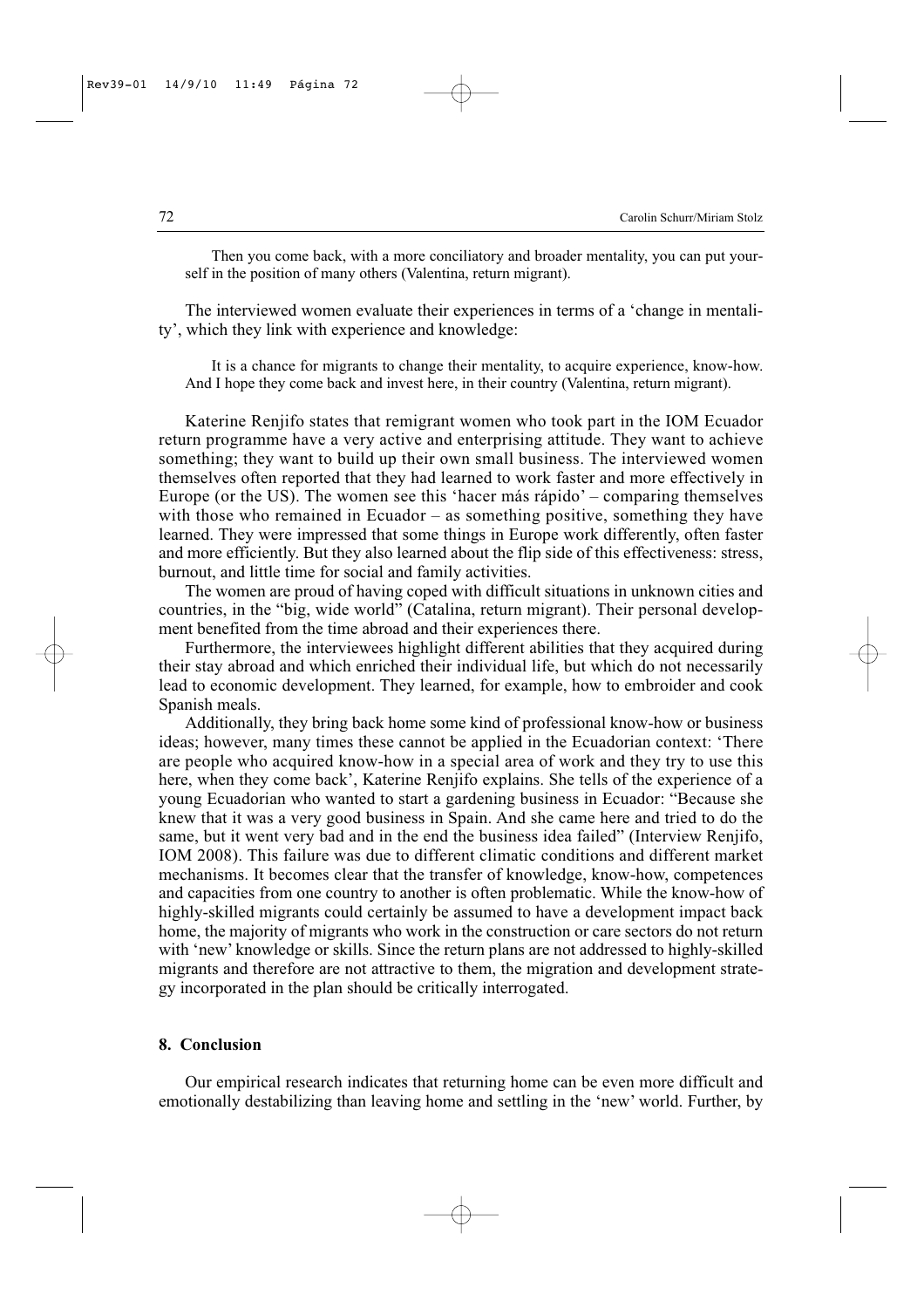reconstructing the experiences of female returnees, we have aimed to highlight that the (re)migration processes are gender-specific. In our exploratory study we have not taken into account the experiences of male returnees. However, as our empirical findings suggest, women do experience (re)migration differently than men: first, the gender-specific labour market both in the receiving country and back home results in gendered experiences of both migration and remigration. Second, taking into account that reproduction is still mainly assigned to women and that many women conceive of motherhood as their primary identity, women often have stronger emotional bonds with those left behind than male migrants. Third, due to persistent culturally and socially gendered role models, gendered power relations determine both migration and remigration processes.

As far as the 'migration and development' debate is concerned, we want to point out that while the measures in the return plan support migrants in their reintegration process, such measures do not necessarily lead to local development. Although such plans aim to contribute to the development of the sending country, the effects are limited.

In the Ecuadorian return plan, the tax-free importation of household goods and workshop tools facilitates the establishment of micro-businesses. The *Fondo Cucayo* aims to support micro-businesses, thus converting the migration experience into a benefit for the home country. The Spanish plan only includes this aspect by citing the possibility of receiving support from the Spanish Development Cooperation and by transferring unemployment benefits to the remigrants.

As our empirical study has shown, the experiences and skills acquired abroad cannot always be applied to a different economic and cultural context. Women in particular do not bring home great fortunes or professional knowledge. Our findings call for a critical interrogation of the expectations expressed by national governments and development organisations. Migrants cannot and should not be expected to compensate for the failure of states to achieve economic growth and provide social services. Further, it does not seem right to criticize migrants for spending their private savings on consumption rather than investing in local development projects. Instead of conceptualising migrants as development agents, the state's task should consist of improving the framework to ensure the social security, well-being and freedom of its citizens. Both sending and receiving countries, as well as the international community, should assume responsibility in the important task of developing a suitable framework for a globalized future.

#### **References**

- Acosta, Alberto (coord.) (2009): *Análisis de coyuntura. Una lectura de los principales componentes económicos, políticos y sociales de Ecuador durante el año 2009*. Quito: ILDIS/FLACSO.
- AECIECUADOR (Agencia Española de Cooperación Internacional para el Desarrollo en Ecuador) (2009): *Plan Director de la Cooperación Española 2005-2008.* In: <http://www. aecid.es/export/sites/default/web/galerias/programas/Vita/descargas/Plan\_Director\_Esp.pdf> (15.07.2010)

Bertelsmann Stiftung (ed.) (2008): *Ecuador Country Report*. BTI Gütersloh: Bertelsmann Stiftung. — (ed.) (2010): *Ecuador Country Report*. BTI Gütersloh: Bertelsmann Stiftung.

Bieckmann, Frans/Muskens, Roeland (2007): "Circular Migration. Creating a virtuous circle". In: *The Broker*, 1, pp. 10-14.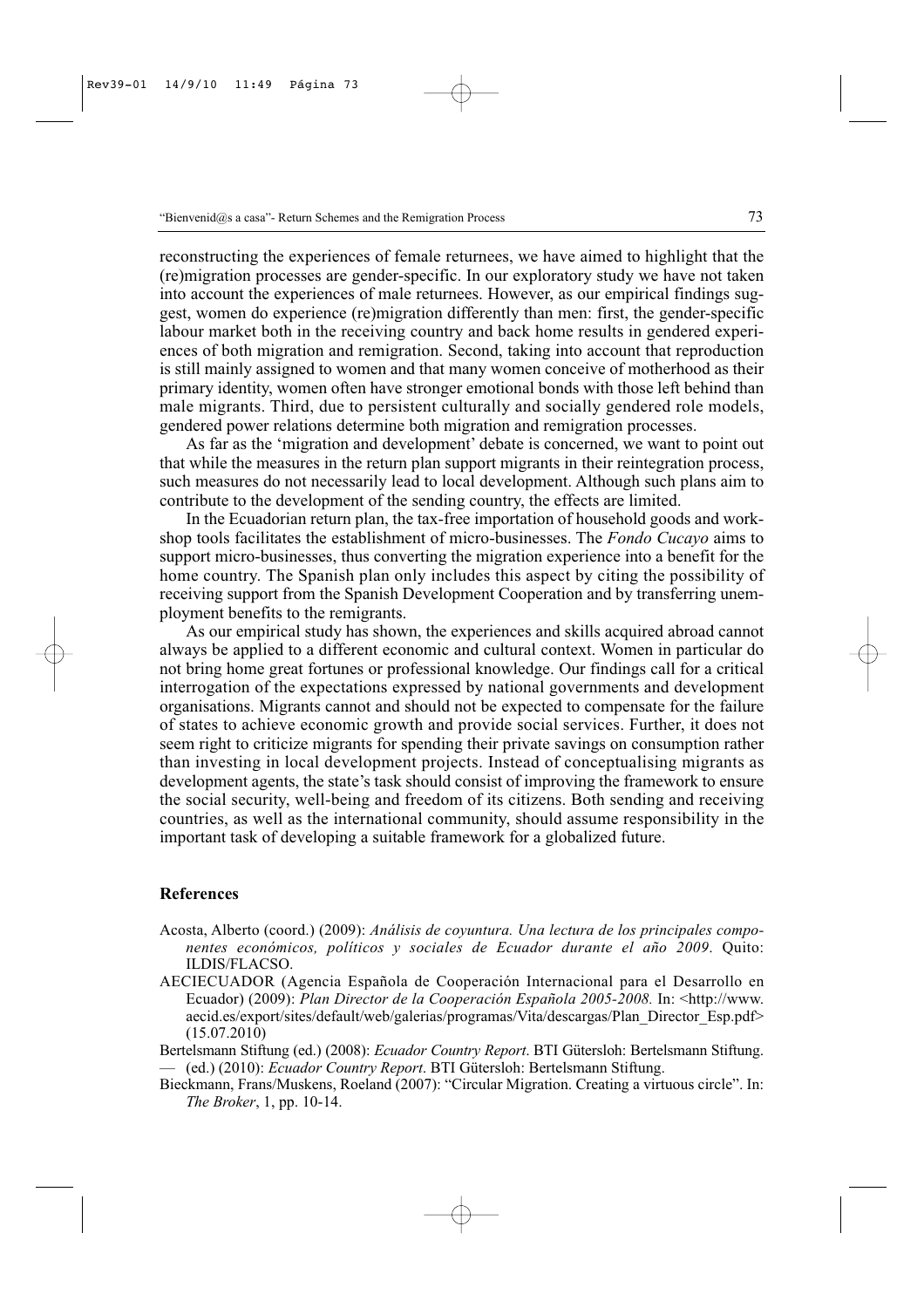- Camacho Zambrano, Gloria/Hernández Basante, Kattya (eds.) (2005): *Cambió mi vida. Migración femenina, percepciones e impactos.* Quito: UNIFEM/CEPALES.
- Carrión, Isabel (2003): *Die Dimensionen der ecuadorianischen Emigration nach Spanien*. Quito: ILDIS (Working paper).
- Chant, Sylvia (2003): "Gender and Migration". In: Chant, Sylvia/Craske, Nikki (eds.): *Gender in Latin America*. New Brunswick: Rutgers University Press, pp. 228-253.
- Comisión Especial Interinstitucional de Estadísticas de Migraciones en el Ecuador (2008): *Apuntes sobre la Emigración internacional del Ecuador*. Quito: CEIEME.
- Gmelch, George/Gmelch, Sharon Bohn (1995): "Gender and Migration: The Readjustment of Women Migrants in Barbados, Ireland, and Newfoundland". In: *Human Organization*, 54, 4, pp. 470-473.
- Han, Petrus (2003): *Frauen und Migration. Strukturelle Bedingungen, Fakten und soziale Folgen der Frauenmigration*. Stuttgart: Lucius & Lucius.
- Herrera, Gioconda (2007): "Ecuatorianos/as en Europa: de la vertiginosa salida a la construcción de espacios transnacionales". In: Yépez de Castillo, Isabel/Herrera, Gioconda (eds.): *Nuevas migraciones latinoamericanas a Europa: Balances y desafíos*. Quito: FLACSO, pp. 189-216.
- (coord.) (2008): *Ecuador: La migración internacional en cifras 2008*. Quito: UNFPA/FLAC-SO.
- Herrera, Gioconda *et al*. (2005): *La migración ecuatoriana. Transnacionalismo, redes e identidades*. Quito: FLACSO/Plan Nacional Migración y Desarrollo.
- Instituto de Estadística de España (2008): "Los extranjeros residentes en España". In: <http://www.ine.es/prodyser/pubweb/ext\_espa/ext\_espa.htm> (19.07.2010).
- Jokisch, Brad/Pribilsky, Jason (2002): "The Panic to Leave: Economic Crisis and the 'New Emigration' from Ecuador". In: *International Migration* 40, 4, pp. 75-102.
- Long, Lynellyn/Oxfeld, Ellen (2004): *Coming home?: Refugees, migrants, and those who stayed behind*. Philadelphia: University of Pennsylvania Press.
- López de Lera, Diego/Oso Casas, Laura (2007): "La inmigración latinoamericana en España". In: Yépez de Castillo, Isabel/Herrera, Gioconda (eds.): *Nuevas migraciones latinoamericanas a Europa: Balances y Desafíos*. Quito: FLACSO, pp. 31-68.
- López Rodríguez, Pilar (2004): "Relaciones de género entre migrantes ecuatorianos en el nuevo contexto de 'La Rambla', Murcia: un acercamiento desde la antropología". In: *Ecuador Debate*, 63, pp. 31-68.
- Lutz, Helma (2007): *Vom Weltmarkt in den Privathaushalt. Die neuen Dienstmädchen im Zeitalter der Globalisierung*. Opladen: Budrich Verlag.
- Paz Guarderas, María (2007): "Investigando la complejidad: aportes metodológicos de un estudio de ecuatorianos en Barcelona". In: Salazar, Richard (ed.): *Migración: mitos, propuestas y desafíos*. Quito: OIM, Esquel, pp. 63-98.
- Pedone, Claudia (2002): "Las representaciones sociales en torno a la inmigración ecuatoriana a España". In: *Iconos. Revista de Ciencias Sociales*, 14, pp. 56-66.
- Riaño, Yvonne/Baghdadi, Nadia (2007): "'I thought I could have a more egalitarian relationship with a European'. The Role of Gender and Geographical Imaginations in Women's Migration". In: *Nouvelles Questions Feministes*, 26, 1, pp. 38-53.
- SENAMI, Secretaría Nacional del Migrante (ed.) (2008): *Bienvenidos a casa. Plan Desarrollo Humano para las Migraciones.* Quito: SENAMI.
- Serrano Flores, Alexandra (2007): "Armando rompecabezas: migración, comunicación y familia". In: Salazar, Richard (ed.): *Migración: mitos, propuestas y desafíos*. Quito: OIM-Esquel, pp. 23-32.
- Stefansson, Anders (2004): "Homecoming to the Future: From Diasporic Mythographies to Social Projects of Return". In: Markowitz, Fran/Stefansson, Anders (ed.): *Homecomings: Unsettling Paths of Return*. Lexington: Lexington Books, pp. 2-20.